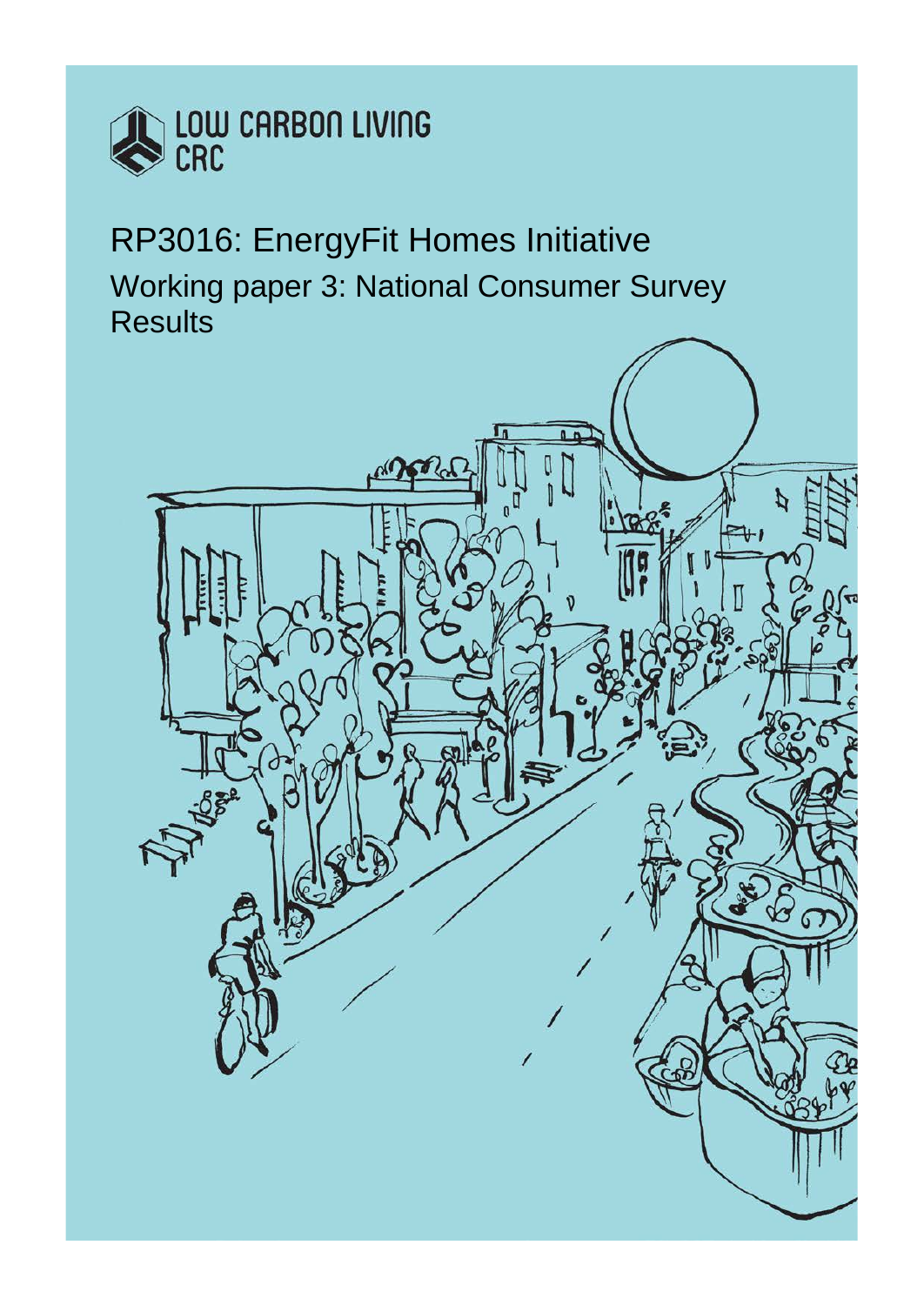| Authors            | Lygia Romanach, Talia Jeanneret and Nina Hall                                                                                          |
|--------------------|----------------------------------------------------------------------------------------------------------------------------------------|
| Title              | EnergyFit Homes Initiative working paper 3: National consumer survey results                                                           |
| <b>ISBN</b>        |                                                                                                                                        |
| Format             |                                                                                                                                        |
| Keywords           |                                                                                                                                        |
| Editor             |                                                                                                                                        |
| Publisher          |                                                                                                                                        |
| <b>Series</b>      | Prepared for Cooperative Research Centre for Low Carbon Living<br>Project RP3016 "Enhancing the market for Low Carbon Homes"           |
| <b>ISSN</b>        |                                                                                                                                        |
| Preferred citation | Romanach, L., Jeanneret, T. and Hall, N. (2015), The EnergyFit Homes Initiative:<br>National consumer survey results. CSIRO, Brisbane. |



**Australian Government** Department of Industry, **Innovation and Science** 

**Business** Cooperative Research<br>Centres Programme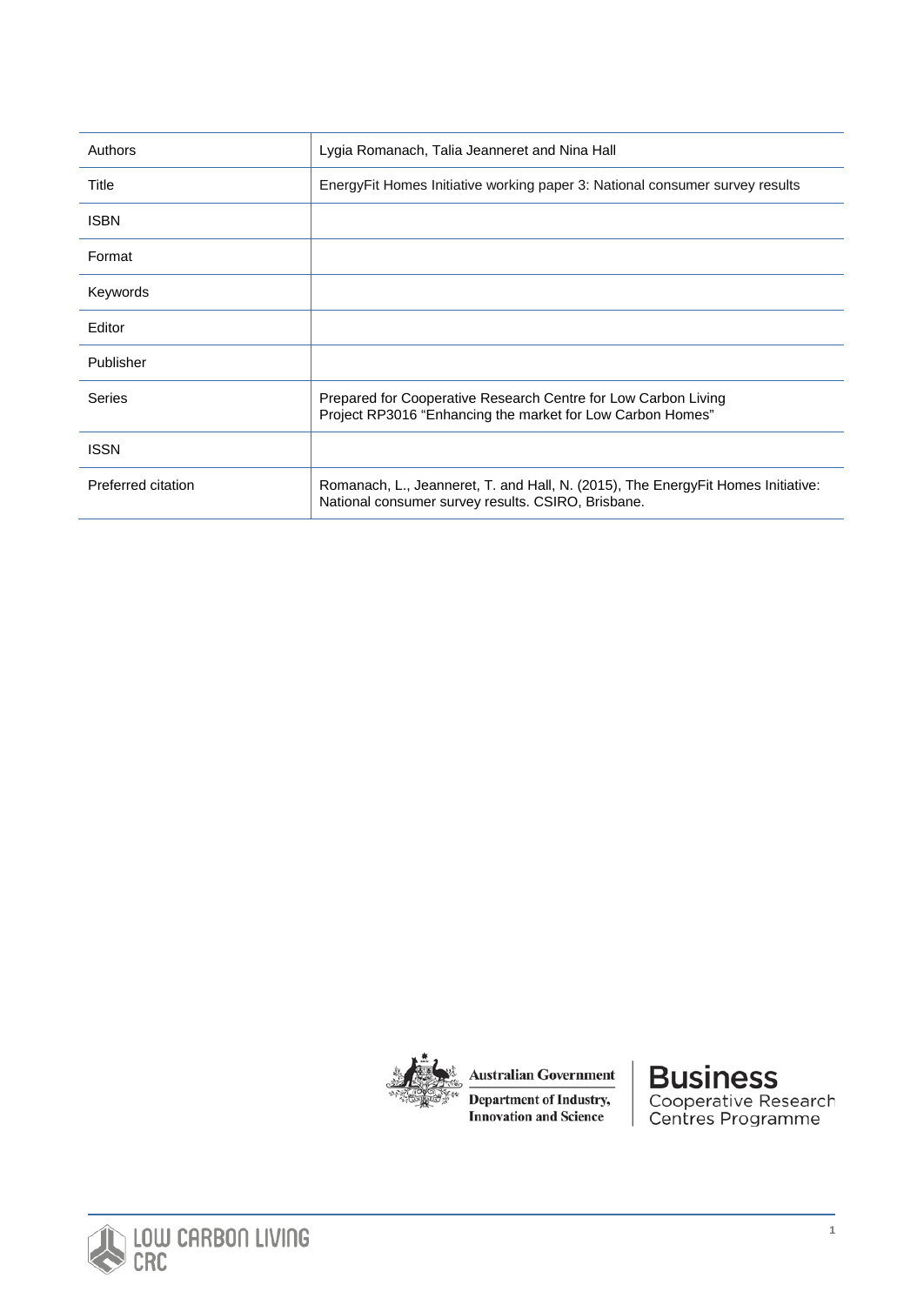# Acknowledgements

CSIRO would like to acknowledge the support given by CRC for Low Carbon Living, supported by the Cooperative Research Centres program, an Australian Government initiative and the project partners for their contribution to this report: NSW Office of Environment and Heritage, CSR, AGL Energy, Australian Windows Association, Clean Energy Council, Energy Efficiency Council, Stockland, Fletcher Insulation, Knauf Insulation, the Centre for Liveability Real Estate, and the Energy Efficiency Certificate Creators Association.

The CSIRO authors would also like to acknowledge contributions to this research received from Stephen White (CSIRO), Henry Adams and Matthew Clark (Common Capital), Emily Yip (NSW OEH) and Liz Locksley (UNSW).

Thanks also to Gordana Bruce from Swinburne CATI Facility for her lead role and dedication in conducting the surveys.

# Copyright and Disclaimer

© 2015 CSIRO To the extent permitted by law, all rights are reserved and no part of this publication covered by copyright may be reproduced or copied in any form or by any means except with the written permission of CSIRO.

CSIRO advises that the information contained in this publication comprises general statements based on scientific research. The reader is advised and needs to be aware that such information may be incomplete or unable to be used in any specific situation. No reliance or actions must therefore be made on that information without seeking prior expert professional, scientific and technical advice. To the extent permitted by law, CSIRO (including its employees and consultants) excludes all liability to any person for any consequences, including but not limited to all losses, damages, costs, expenses and any other compensation, arising directly or indirectly from using this publication (in part or in whole) and any information or material contained in it.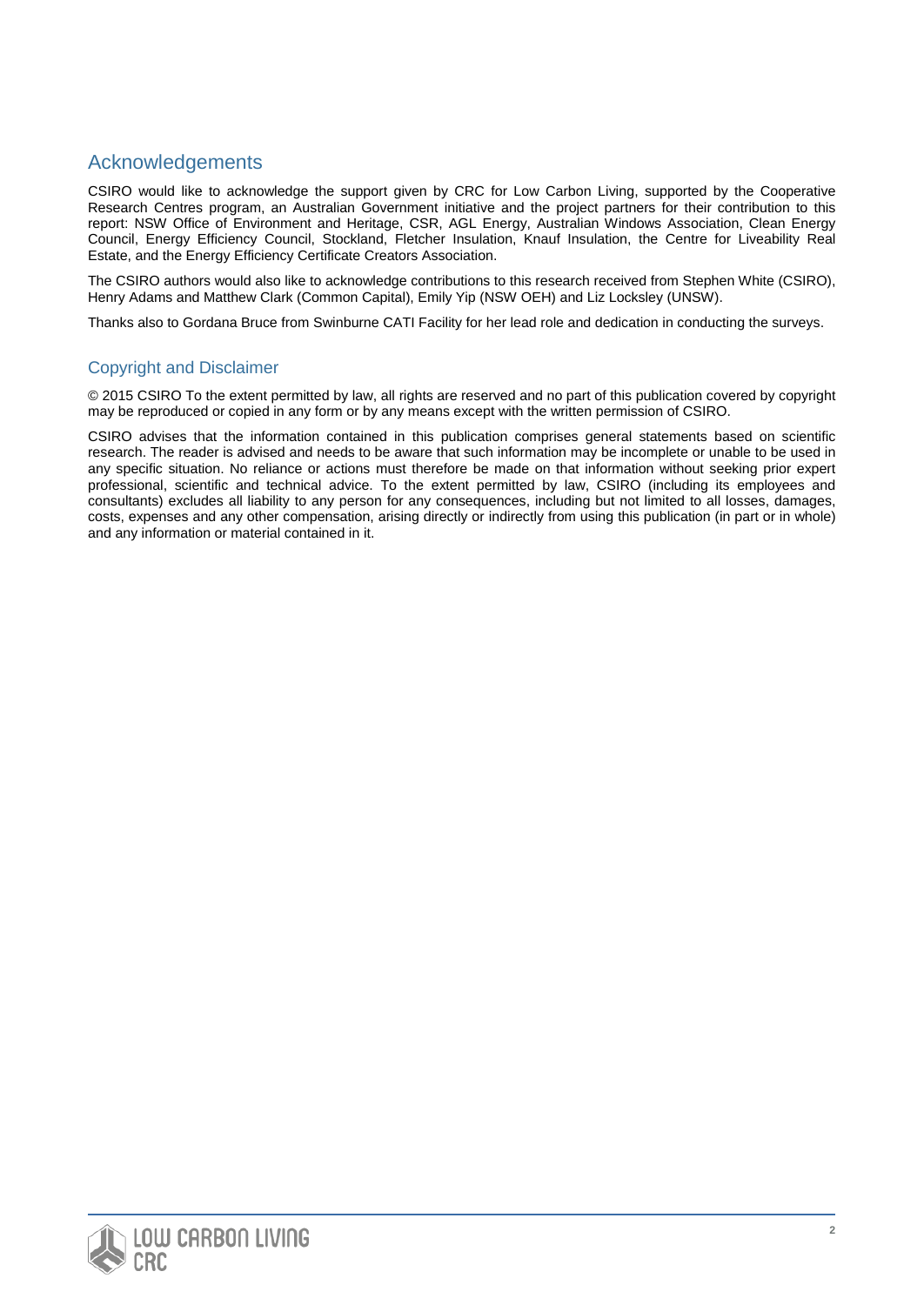# **Contents**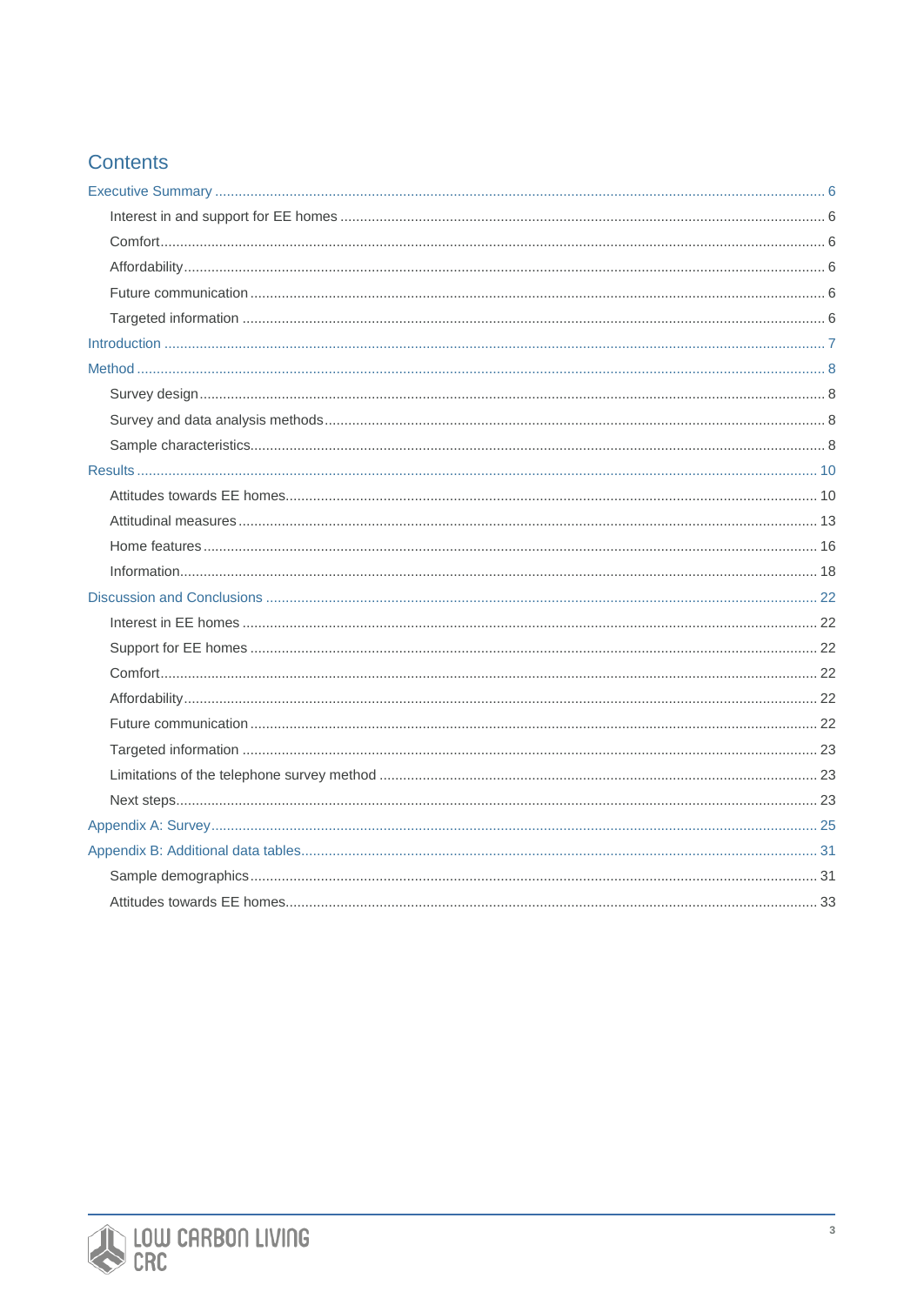# List of Tables

| Table 4 Mean level of agreement with attitudinal statements regarding environmental concerns 14                          |  |
|--------------------------------------------------------------------------------------------------------------------------|--|
|                                                                                                                          |  |
|                                                                                                                          |  |
|                                                                                                                          |  |
|                                                                                                                          |  |
| Table 9 Mean level of importance of information on specific aspects of a property when buying or planning to renovate 19 |  |
|                                                                                                                          |  |
|                                                                                                                          |  |
|                                                                                                                          |  |
|                                                                                                                          |  |
|                                                                                                                          |  |
|                                                                                                                          |  |
|                                                                                                                          |  |
|                                                                                                                          |  |
| Table 18 Frequency of responses for amount participants are willing to pay for energy efficiency information 33          |  |
|                                                                                                                          |  |
|                                                                                                                          |  |
|                                                                                                                          |  |
|                                                                                                                          |  |
|                                                                                                                          |  |
| Table 24 Frequency of responses for importance of energy efficiency information delivery at specific times when          |  |
| Table 25 Frequency of responses for use of information sources when thinking about buying, renting or renovating 36      |  |
|                                                                                                                          |  |
|                                                                                                                          |  |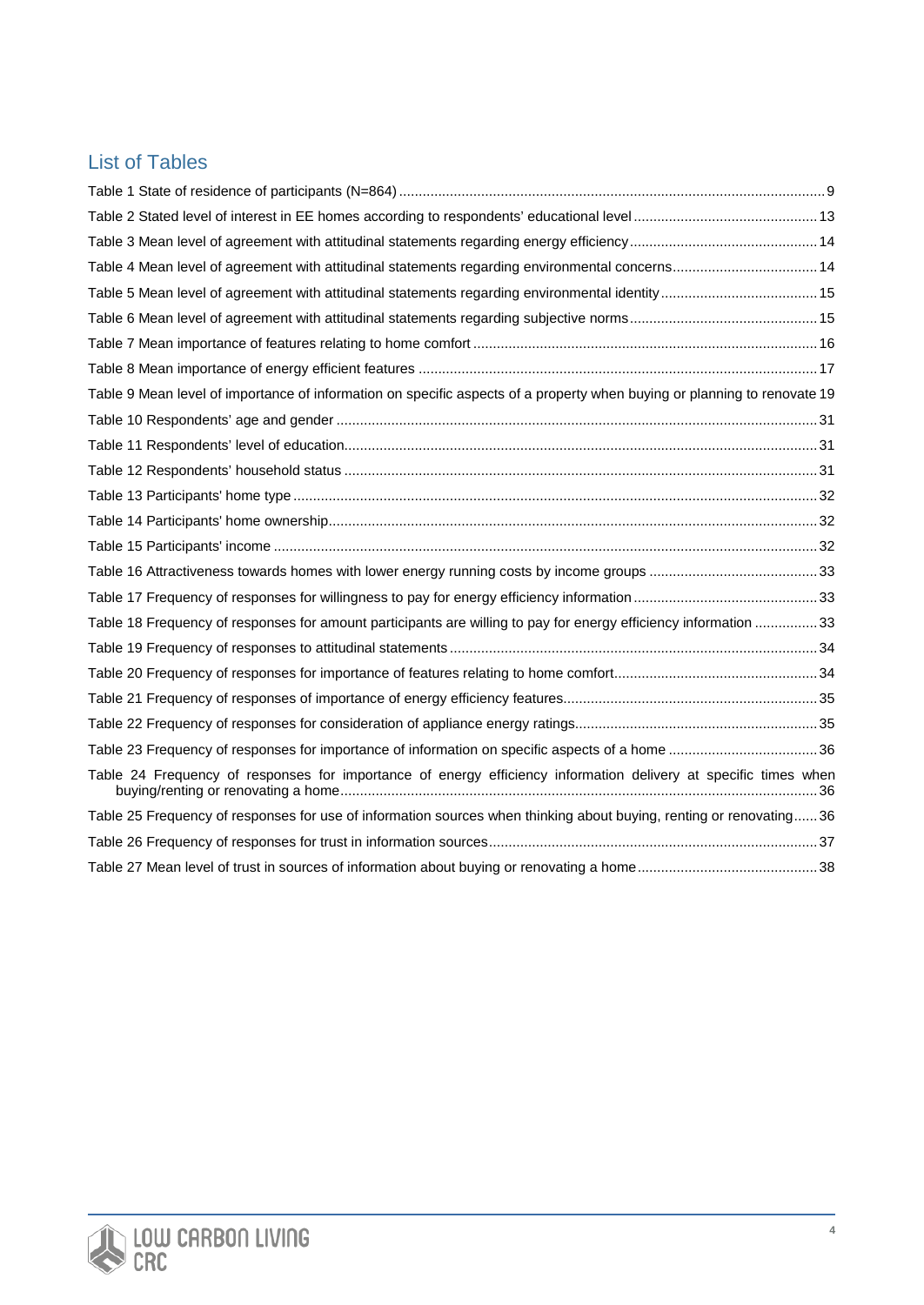# List of Figures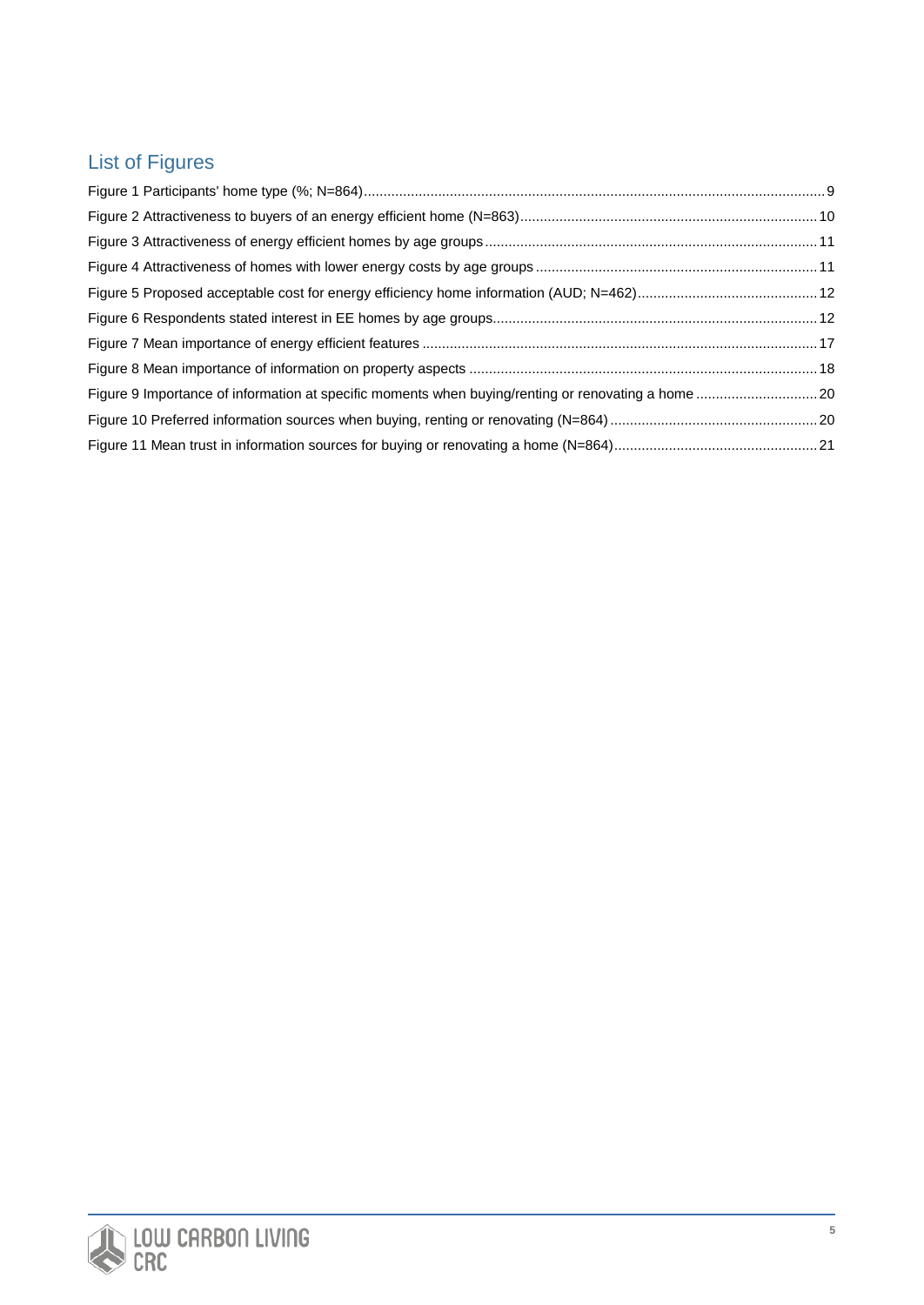# Executive Summary

This report is a milestone deliverable from CSIRO for the EnergyFit Homes Initiative. The project partners to this Initiative are the NSW Office of Environment and Heritage, CSR, AGL Energy, Australian Windows Association, Clean Energy Council, Energy Efficiency Council, Stockland, Fletcher Insulation, Knauf Insulation, the Centre for Liveability Real Estate, and the Energy Efficiency Certificate Creators Association.

This report presents the results from a national telephone survey of consumers about understanding what information, from what sources at what time, and in what form is required to drive market uptake of low carbon homes.

In total, a random sample of 866 Australians was interviewed for this survey. Respondents represented all Australian states and territories in proportions comparable to the Australian Bureau of Statistics Census data (2011).

Results indicate respondents havea strong interest in energy efficient (EE) homes and their associated lower running costs, and that such homes are regarded as a priority, possible to achieve and not a hassle. Promoting key EE features , namely ceiling insulation, natural light, EE lighting, EE heating systems, and EE airconditioning, would likely be well-received by prospective buyers and tenants. EE homes were seen as providing comfort if they were cool in summer and warm in winter, had natural light, had good airflow/ventilation and were quiet. Therefore, promoting these features could increase the association of comfort with EE homes. The environmental benefits of EE homes were highlighted as motivating a decision and likely to elicit a response to buy or lease a home, especially if they were seen as popularly supported. Respondents were willing to pay for specific energy efficiency information about their prospective home, with about one third of respondents willing to pay \$100 or more for information, although, respondents placed more emphasis on information on upfront costs than longerterm running costs. Respondents indicated their preferred timing for feature-specific information when buying or renting was in the building inspection report, at 'open for inspection' events, and in home sales/rental advertising. Their preferred channels of information were via friends and family, product brochures, browsing at hardware stores, and use of energy ratings tools.

The data indicated opportunities to address the following:

#### Interest in and support for EE homes

• Promote the benefits of EE homes within the context of improved home comfort such as good airflow, plenty of natural light, warm in winter/cool in summer and quietness.

• Promote the general home features of ceiling insulation, natural light, and energy efficient lighting, EE heating systems, and EE air-conditioning and its impact on home comfort and running energy costs.

Promote the property aspects of natural light, energy efficiency, and running costs during home inspections.

Improve the energy efficiency of a home is considered a priority, knowledge is not a barrier and is already occurring.

• Further investigate the reasons why younger (below 35 years of age) and older (above 70 years of age) have lower levels of interest in EE homes.

### **Comfort**

• Emphasise the value of coolness, warmth, light, airflow and silence as contributing to a comfortable home

### Affordability

- Promote upfront costs over running costs
- Frame energy efficiency information as a home feature worth paying for

#### Future communication

• Emphasise the environmental benefits and broad support for EE homes

## Targeted information

• Provide information about popular EE features in building reports, builders' plans, open for inspections and with appliances.

Focus on information provision through word of mouth, brochures, retail stores and energy ratings.

The next phase of the larger research project will apply these findings through 'message testing', an implementation report, and a broader business plan, with the intention to enhance the market uptake of EE homes.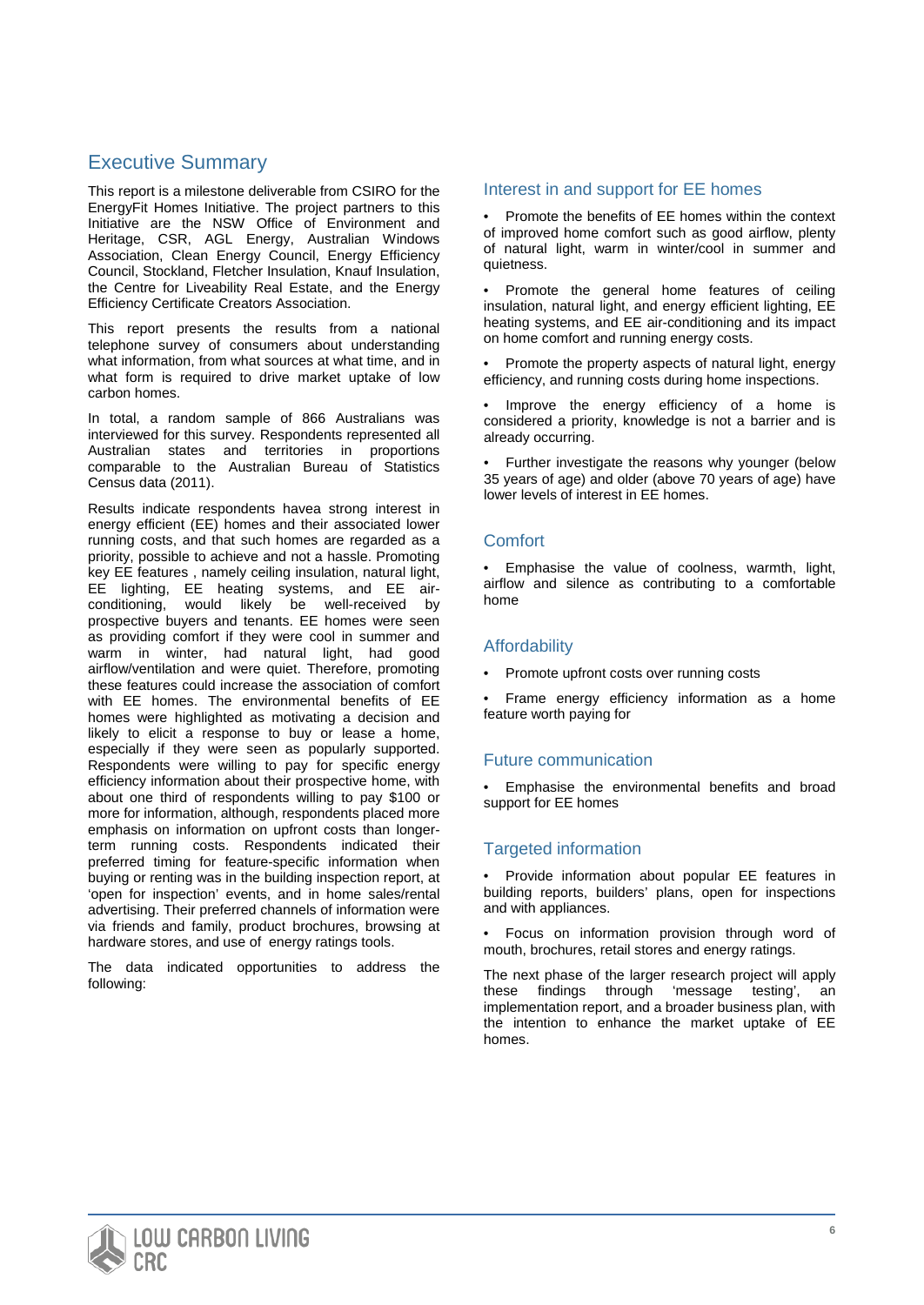# **Introduction**

This report is a deliverable from CSIRO for Milestone 4b as part of Project RP3016: 'Enhancing the market for EnergyFit homes at point of sale and lease'. It is funded by the CRC for Low Carbon Living and other project partners. This project is publicly referred to as the "EnergyFit Homes Initiative: Empowering consumers to recognise and value homes with better health, comfort and sustainability benefits and lower running costs". The EnergyFit Homes Initiative aims to explore the key information and behavioural factors, as well as the market structures,that influence the purchase and leasing of new and existing energy efficient (EE) homes.

This report details the results from a national telephone survey of consumers regarding key aspects of the understanding of what information, from what sources at what time, and in what form is required to drive market uptake of low carbon homes.

This survey is based on two previous project deliverables for the EnergyFit Homes Initiative, namely a literature gap analysis and focus group analysis. The gap analysis included a review of the literature on publicly available information, research reports and papers about the factors that influence the purchase and leasing of new and existing low-carbon homes (Romanach et al., 2014). The focus groups followed on from the gap analysis and were conducted with the aim of establishing a baseline understanding of home buyers' and renters' perspectives on energy efficiency and energy rating tools and to explore these stakeholders' key information needs. Focus groups were conducted in four east coast cities and regions in September 2014. In the focus groups, views were sought from owner occupiers, investors and tenants. In total, focus groups involved 107 participants, including 26 participants in Canberra, 25 in Sydney, 27 in Brisbane, and 29 on the NSW Central Coast (see Hall et al., 2014).

This report describes the methods used for data collection and analysis, followed by the presentation of the survey results. A discussion of the findings and resulting conclusions from the data is then presented.

In addition to this survey, a parallel online survey of housing specialists, and real estate agents and property managers was also conducted. These results will be published in a companion report that also corresponds to Milestone 4b.

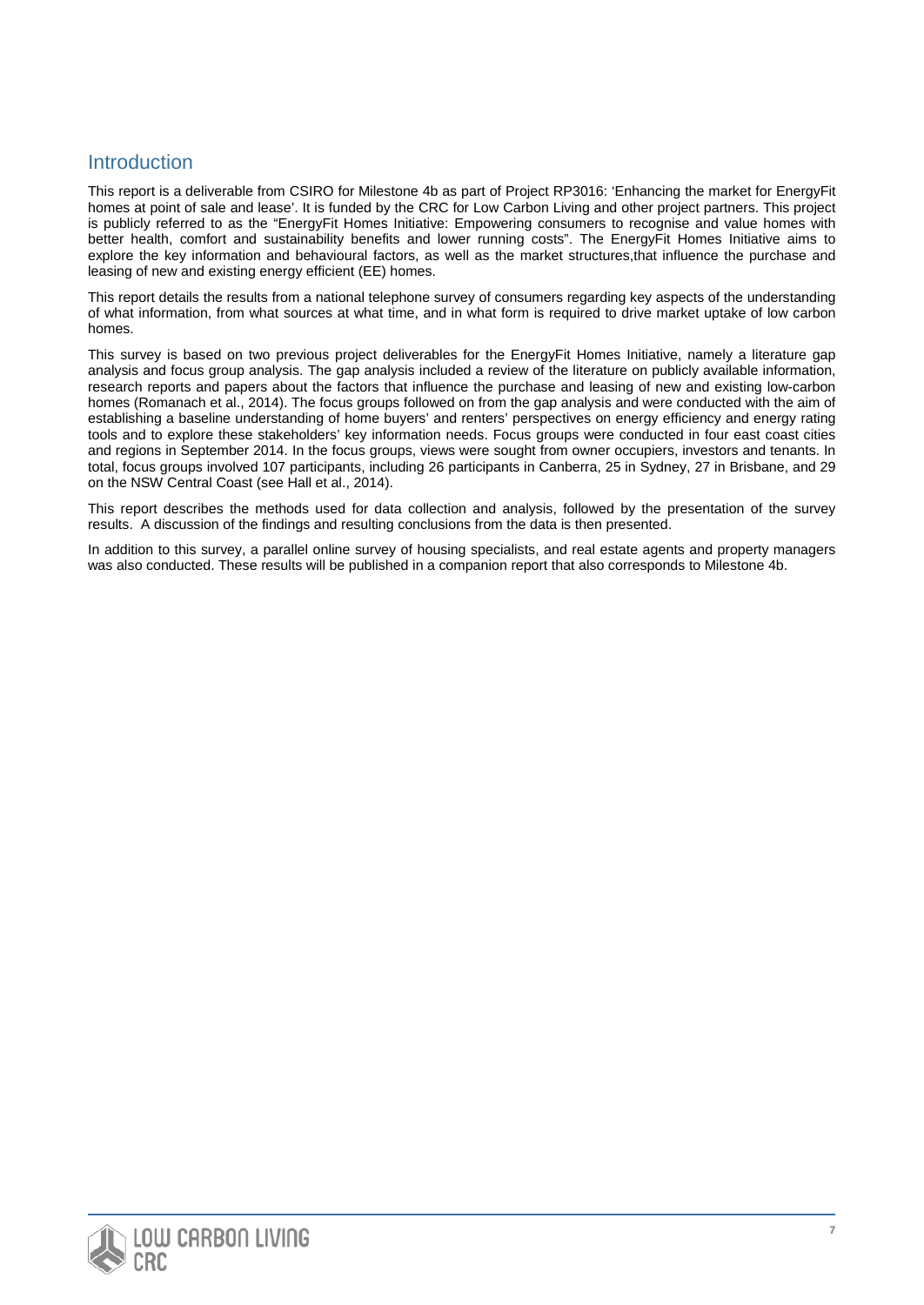# Method

#### Survey design

A telephone survey was developed to investigate the level of knowledge, required information, sources of preferred information, willingness to pay, preferred format and other aspects associated with purchase and lease of energy efficient, low carbon homes. Telephone surveys were selected as the data-gathering method over online surveys as they usually provide higher response rates than online surveys and are more likely to reach socially diverse participants (Fricker, et al. 2005). However, telephone surveys are more likely to be influenced by social desirability effects (answering based upon social norms) and are also more restrictive with respect to the types of questions and information that can be included in the survey instrument (Stephenson and Crête 2011).

The survey questions were based on outcomes from a literature gap analysis and focus group analysis, both previous project deliverables. In addition, extensive discussions were conducted with the EnergyFit Homes Initiative Steering Committee and Swinburne University's Computer Assisted Telephone Interview (CATI) unit to finalise the survey questions.

The resulting survey comprised of 23 questions that collected respondents' demographic and socio-economic data, as well as information about their attitudes and information needs regarding EE homes. It included attitudinal measures to assess pro-environmental beliefs (Steg et al., 2005; Stern, 2000), and environmental self-identity (Whitmarsh and O'Neill, 2010). It also included measures to assess subjective norms. Subjective norms are usually measured by asking respondents to rate the extent to which "important others" would approve or disapprove of their performing a given behaviour (Ajzen 1991). The project team worked with Swinburne University CATI Facility staff to ensure that the questions were in appropriate format for phone surveys. A copy of the survey is provided in Appendix A.

#### Survey and data analysis methods

The survey was conducted by the CATI method, and managed and conducted by the Swinburne University CATI Facility. This method involves conducting a telephone survey, during which the interviewer follows a script based upon the survey design which has been entered into the software. The responses to the questions are recorded into the software program as they are provided by the participant.

Landline and mobile Australian telephone numbers used for the survey were sourced through Sampleworx. To compile their database, this company randomly computer generates and validates phone numbers. The landline sample of this database is weighted approximately to Australian Bureau of Statistics (ABS) population statistics based on postcode. However, postcode information is not available for mobile numbers and therefore this information had to be gathered from the respondent.

The survey was conducted over the period from February  $2^{nd}$  to February 17<sup>th</sup> 2015, initiated with a pilot study to test the intended length of 15 minutes and question quality. On the  $6<sup>th</sup>$  of February, with a sample of 215 completed surveys, the average survey length was found to be 17 minutes and 25 seconds. Therefore, in order to reduce the average completion time, 5 attitudinal measures were removed from question 15 in the survey. The measures removed related to energy efficiency attitudes and subjective norms.

The majority of the calls were made by 24 interviewers that are trained and are monitored by supervisors and the CATI Facility manager.

The analysis presented in the report consists of frequencies and summary statistics reported for the full sample and, where appropriate, summarised across relevant subsamples. Paired sample t-tests were conducted to determine whether there were significant differences in the mean values of two subsamples.

## Sample characteristics

In total, a random sample of 866 Australians was interviewed for this survey. This represented a response rate of 18.14% from 4775 eligible responses. These responses resulted from 33,371 calls to 15,130 phone numbers. Out of the final sample, 456 of the surveys (53%) were completed from mobile phone numbers.

<span id="page-8-0"></span>Residents from all Australian states and territories participated in this national survey, and a representative sample of the Australian population (aged 18 years and older) by State was sought. As shown in [Table 1,](#page-8-0) the survey population closely matches the proportional population in each state from the ABS Census data (ABS, 2011), with 33% of respondents drawn from New South Wales, followed by Victoria (26%), and Queensland (17%).

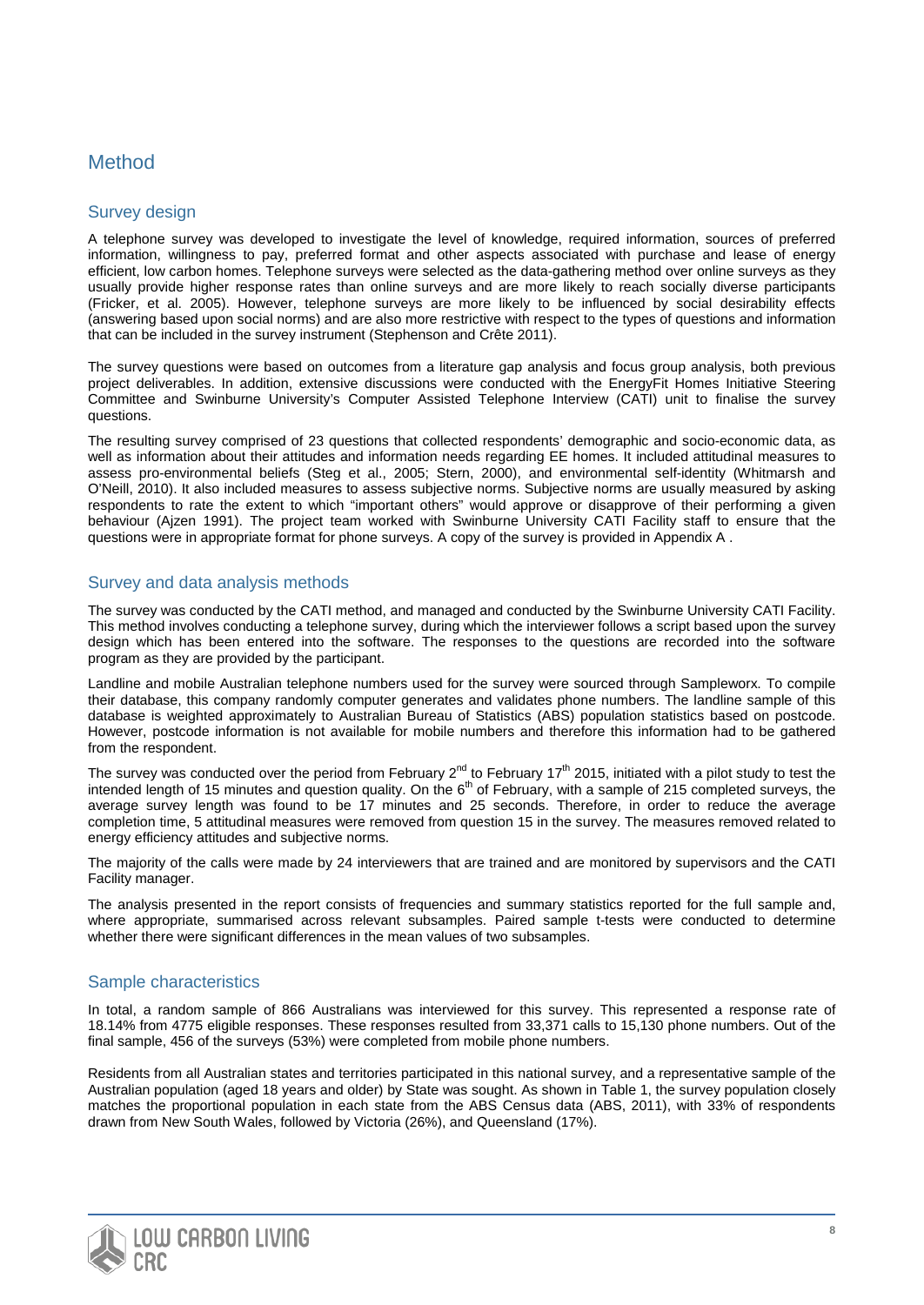Table 1 State of residence of participants (N=864)

| <b>STATE</b> | Ν              | %    | ABS CENSUS (%)* |
|--------------|----------------|------|-----------------|
| <b>NSW</b>   | 284            | 32.9 | 32.2            |
| <b>VIC</b>   | 226            | 26.1 | 25.2            |
| QLD          | 150            | 17.4 | 19.8            |
| <b>WA</b>    | 81             | 9.4  | 10.3            |
| <b>SA</b>    | 72             | 8.3  | 7.6             |
| <b>ACT</b>   | 20             | 2.3  | 1.7             |
| <b>TAS</b>   | 17             | 2.0  | 2.3             |
| <b>NT</b>    | 14             | 1.6  | 0.9             |
| Missing      | $\overline{2}$ |      |                 |
| <b>Total</b> | 866            | 100  | 100             |

\*Australian population aged 18 years and older

The survey objective was to seek the views of owner-occupiers and renters on EE homes. In response to this criterion, survey respondents were screened to only capture responses from those who rent or own a home. As shown in [Figure 1,](#page-9-0) 22% of respondents were renters, 34% of respondents owned their homes with a mortgage and 44% of respondents owned their homes outright (n=194, 291 and 381 respectively). These first two categories closely match the ABS Census data. However, a higher percentage of the survey sample owned their homes outright. Further details are provided in in Appendix B. Appendix B also provides tables for other respondents' demographic including age and gender, level of education, household status, property type and income.



■ Survey data ■ ABS Census data

<span id="page-9-0"></span>Figure 1 Participants' home type (%; N=864)

To understand whether the survey sample respondents participated in the home investment market, respondents were asked whether they own an investment residential property. In total, 23% (n=197) of survey respondents indicated that they own a residential property other than the one in which they live.

The survey also aimed to understand how many respondents were actively seeking to buy a home. Thirteen percent (n=109) of survey respondents indicated that they were actively looking, while the remainder were not (87%, n=756) or chose not to answer (0.1%, n=1).

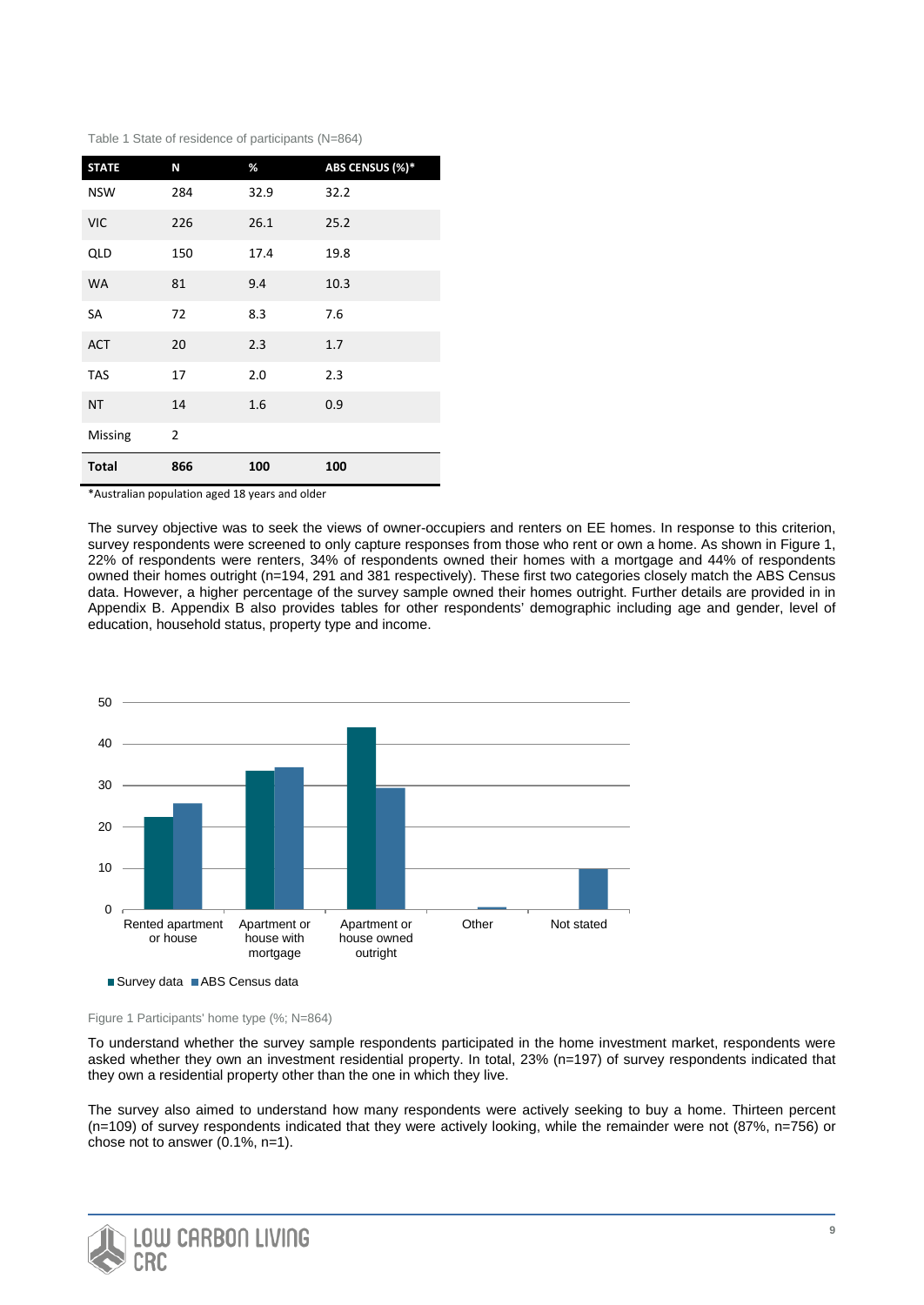# **Results**

This section presents the findings from the telephone survey, divided into four sub-sections. Initially, the respondents' specific attitudes towards EE homes are presented. These attitudes are then contextualised by presenting the types of attitudes that the respondents held, as tested through established measures. Later, the features sought by respondents when seeking to buy or lease are home are provided. Finally, the information sources relied upon by respondents on energy efficient housing are presented.

## Attitudes towards EE homes

#### **ATTRACTIVENESS OF EE HOMES FOR BUYERS**

A large majority of survey respondents (89%, n=767) indicated that if they were told a home is energy efficient when buying or renting the home, the home would be more attractive to them. Most particularly, more than half of the survey respondents (56%, n=486) indicated that the home would be 'a lot more attractive to them', as shown i[n Figure 2.](#page-10-0)

There were no differences in interest in EE homes for the demographic variables asked in the survey such as gender, educational level, income, household composition, property type, property ownership and location. However, attitudes towards energy efficient homes differ amongst respondents according to their age. [Figure 3](#page-11-0) shows survey respondents under the age of 35 and above 75 years of age were more likely to say an energy efficient home would make no difference to them when compared to those aged between 35 and 74 years old. Respondents under 35 years of age were also less likely to state that an energy efficient home would be a lot more attractive to them when compared to other age group respondents. Survey respondents aged from 50 to 69 years old were more likely to state that an energy efficient home would be a lot more attractive to them.



<span id="page-10-0"></span>Figure 2 Attractiveness to buyers of an energy efficient home (N=863)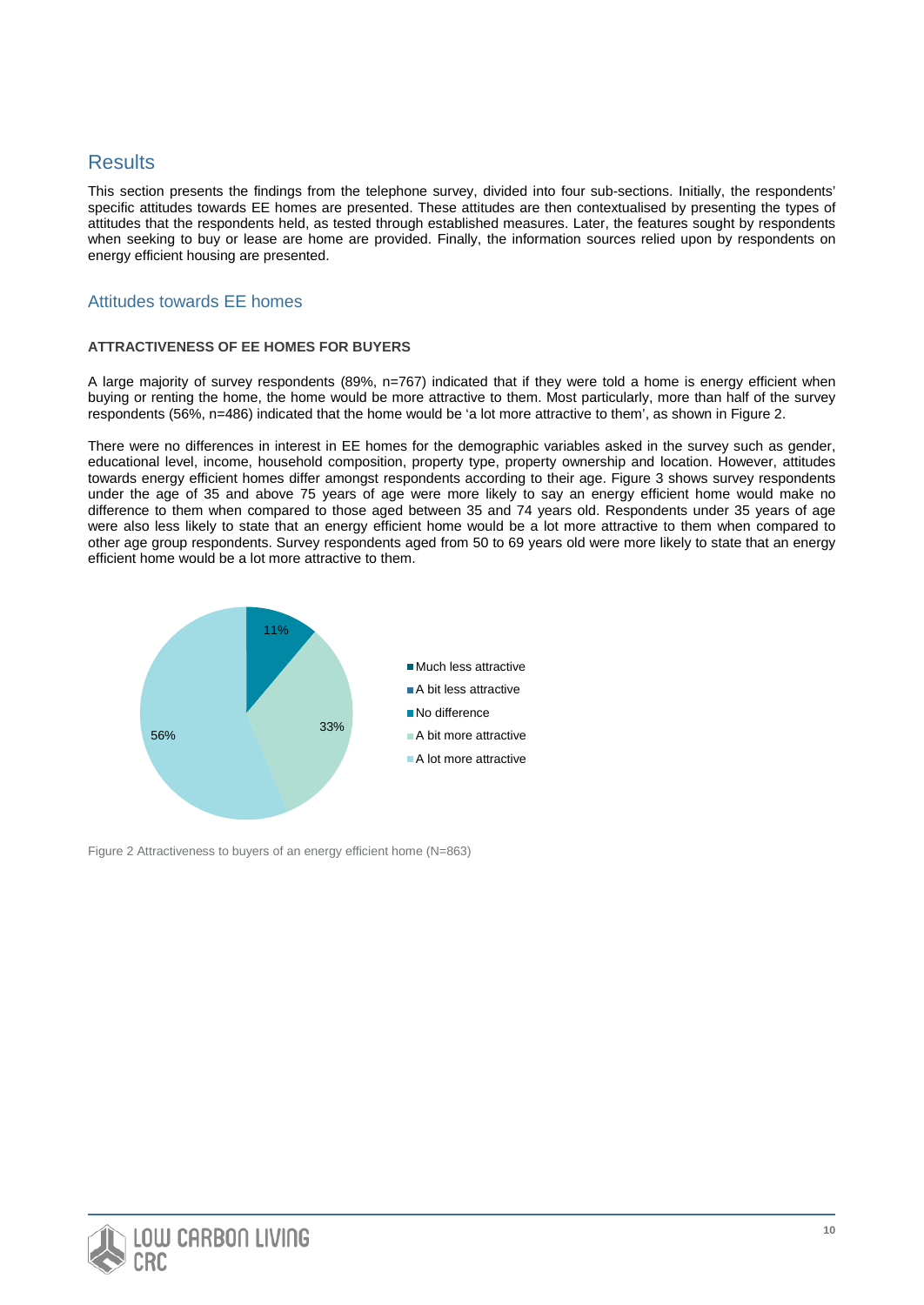

#### Pearson chi-square= 62.78; df=33; p<0.001

<span id="page-11-0"></span>Figure 3 Attractiveness of energy efficient homes by age groups

#### RUNNING COSTS

A related question focused on the home running costs was posed to survey respondents. Similar to the above responses, a large majority of survey respondents (90%, n=775) indicated that if they were told a home has lower energy costs when buying or renting the home, the home would be more attractive to them, with more than half of the survey respondents (57%, n=489) indicating that the home would be 'a lot more attractive to them' (see [Table 16](#page-33-0) in Appendix B).

Attitudes towards homes with lower running costs differ amongst respondents according to their age and income. As shown in Pearson chi-square=  $84.74$ ; df = $44$ ; p<  $0.001$ 

[Figure 4,](#page-11-1) both the younger respondents (under 39 years of age) and the older respondents surveyed (70 years old and above) were less likely to state that an energy efficient home would be 'a lot more attractive to them' when compared to respondents aged 40 to 69 years old. Survey respondents with household income under \$1,000/week were more likely to state that a home with lower running costs is 'a lot more attractive to them' compared to other survey respondents (Pearson chi-square=  $19.02$ ; df=8; p<0.05).



#### <span id="page-11-1"></span>Pearson chi-square= 84.74; df =44; p< 0.001

Figure 4 Attractiveness of homes with lower energy costs by age groups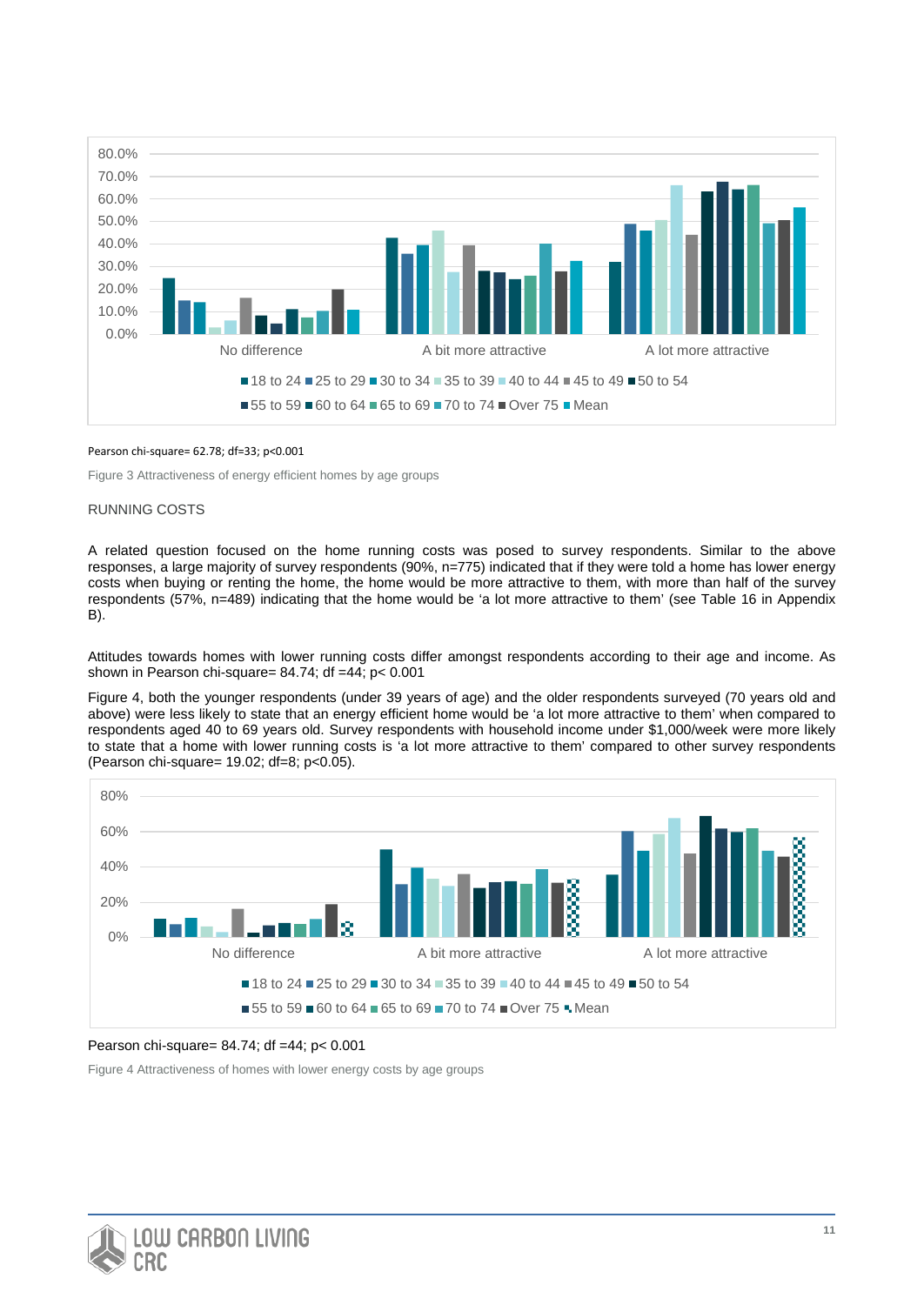#### WILLLINGNESS TO PAY FOR INFORMATION

To further explore householders' interest in EE homes, respondents were asked if they would be willing to pay for information about a home's energy efficiency, when buying a home. Most respondents (57%, n=480) indicated that they would be willing to pay for energy efficiency information (see [Table 17](#page-33-1) in Appendix B). There were no differences in willingness to pay for energy efficiency information for the demographic variables asked in the survey. Survey respondents who were willing to pay for energy efficiency information when buying a home were asked to indicate how much they would be willing to pay for such information. As shown in [Figure 5,](#page-12-0) 45% of respondents would be willing to pay up to \$250 (n=206), and 33% (n=152) would be willing to pay up to \$100. Response frequencies are displayed in [Table 18](#page-33-2) in Appendix B.



<span id="page-12-0"></span>Figure 5 Proposed acceptable cost for energy efficiency home information (AUD; N=462)

Overall, these results regarding attitudes to EE homes suggest that respondents have a high level of interest in EE homes. In order to explore how respondents' responses vary according to respondent's level of interest in EE homes, the following results divides the survey respondents in two groups:

- Higher interest in EE homes: This group is composed by 37% (n=320) of respondents, which have stated that an energy efficient home is 'a lot more attractive' to them and that they are willing to pay for energy efficient information when buying a home.
- Lower interest in EE homes: This group is composed by the remaining 63% (n=544) of respondents.

In line with earlier findings, interest in EE homes varied according to respondent's age. As shown in [Figure](#page-12-1)  [6,](#page-12-1) younger respondents (aged under 35 years of age) and older respondents (aged 70 and above) were less likely to show interest in EE homes. Likewise, respondents aged between 40 to 44, and between 50 to 69 years old were more likely to state a higher interest in EE homes when compared to other age groups.



<span id="page-12-1"></span>Figure 6 Respondents stated interest in EE homes by age groups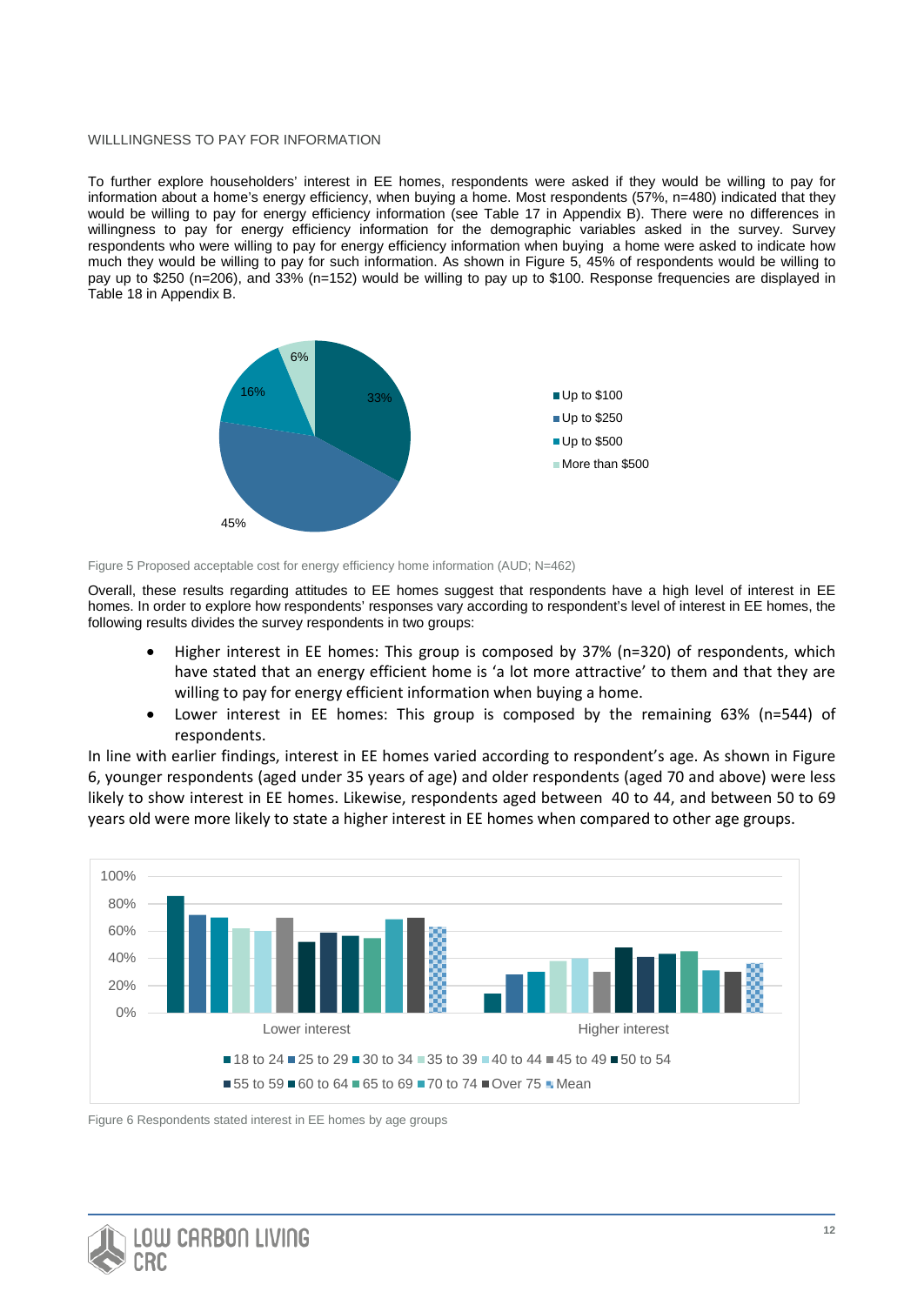In addition, as shown in [Table 2,](#page-13-0) respondents with a postgraduate degree were more likely to state a higher interest in EE homes and respondents that had completed Year 12 or less, stating lower interest in EE homes.

|                              | Low interest |            |           | High interest |           |  |  |  |
|------------------------------|--------------|------------|-----------|---------------|-----------|--|--|--|
|                              | Frequency    | Percentage | Frequency | Percentage    | Frequency |  |  |  |
| Less than Year 12            | 101          | 71.1%      | 41        | 28.9%         | 142       |  |  |  |
| Year 12 Secondary            | 84           | 67.7%      | 40        | 32.3%         | 124       |  |  |  |
| TAFE diploma or certificate  | 103          | 61.3%      | 65        | 38.7%         | 168       |  |  |  |
| University degree or diploma | 174          | 62.6%      | 104       | 37.4%         | 278       |  |  |  |
| Postgraduate degree          | 83           | 54.6%      | 69        | 45.4%         | 152       |  |  |  |
| Total                        | 545          | 63.1%      | 319       | 36.9%         | 864       |  |  |  |

<span id="page-13-0"></span>Table 2 Stated level of interest in EE homes according to respondents' educational level

Pearson chi<sup>2</sup>(4) = 10.0473 p < = 0.05

There were no statistically significant differences for other demographic variables asked in the survey such as income, household composition, property type, property ownership and location.

In order to understand and explore differences in the opinion according the respondent's level of interest in EE homes, the remainder of this report compares the views of these two groups when analysing key survey responses.

#### Attitudinal measures

#### ATTITUDES TOWARDS ENERGY EFFICIENCY

The survey included questions to explore respondents' past behaviour and perceptions towards energy efficiency. These attitudes were measured using responses to set phrases.

The total and divided responses are displayed in [Table 3.](#page-13-1) Details on the frequency of responses for the attitudinal measures are displayed in [Table 19](#page-34-0) in Appendix B.

When considered as a whole sample, on average, responses indicate that:

- Respondents have improved the energy efficiency of their homes in the past.
- Respondents disagreed that they have to sacrifice comfort to improve their home energy efficiency.
- Respondents disagreed that energy efficiency is not a high priority to them.
- Respondents disagreed that they do not know how to improve their home energy efficiency.

Two of the questions in [Table 3](#page-13-1) were answered by a subset of respondents. These respondents tended to disagree that it was too difficult to find a tradesperson that recommends energy efficient products, and disagreed that it was too much of a hassle to improve the energy efficiency of their home. As shown in [Table 3,](#page-13-1) significant differences were found when the responses of those with a higher level of interest in EE homes were compared to those who expressed a lower level of interest. The respondents with a higher interest held more positive attitudes. The 'higher interest' respondents were:

- More likely to have improved the energy efficiency of their homes in the past 2 years.
- Less likely to think that improving their home's energy efficiency is a 'hassle'.
- More likely to disagree that their home's energy efficiency is not a priority.
- <span id="page-13-1"></span>More likely to disagree that they don't know how to improve their home energy efficiency.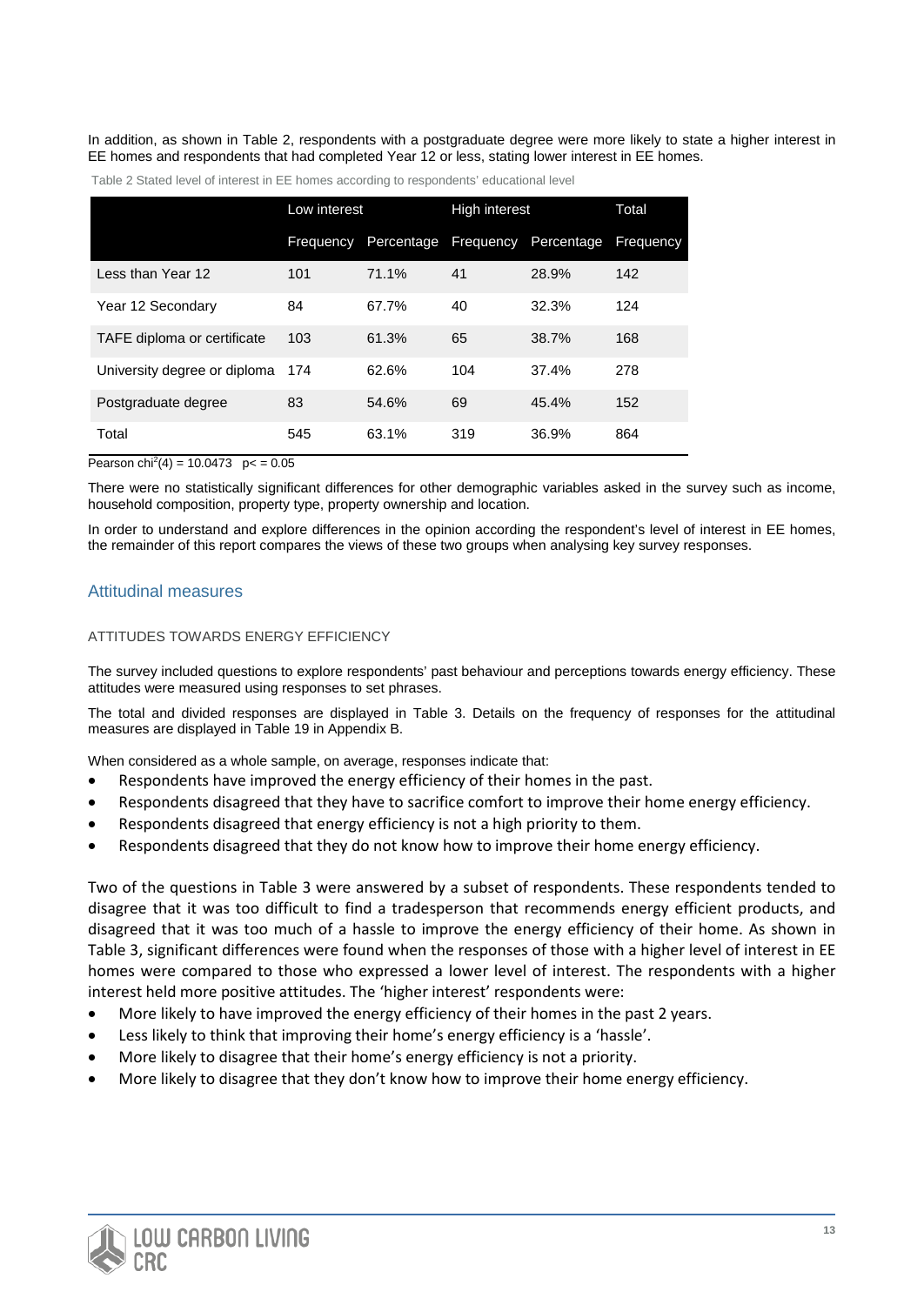Table 3 Mean level of agreement with attitudinal statements regarding energy efficiency

|                                                                                                             | <b>HOMES</b> | HIGHER INTEREST IN | EE        | <b>HOMES</b> | LOWER INTEREST IN |           | EE TOTAL |             |           |                              |
|-------------------------------------------------------------------------------------------------------------|--------------|--------------------|-----------|--------------|-------------------|-----------|----------|-------------|-----------|------------------------------|
|                                                                                                             | N            | <b>MEAN</b>        | <b>SD</b> | N            | <b>MEAN</b>       | <b>SD</b> | N        | <b>MEAN</b> | <b>SD</b> | <b>MEAN TEST</b>             |
| In the past 2 years I have improved<br>the energy efficiency of my home                                     | 314          | 3.97               | 1.16      | 542          | 3.59              | 1.33      | 856      | 3.73        | 1.29      | $-4.30;$<br>$t =$<br>p<0.001 |
| Iťs<br>difficult<br>find<br>to<br>too<br>a<br>that recommends<br>tradesperson<br>energy efficient products* | 71           | 2.59               | 1.34      | 129          | 2.60              | 1.11      | 200      | 2.60        | 1.20      | $t = 0.03$ ; n.s.            |
| Improving the energy efficiency of 317<br>my home means I have to sacrifice<br>comfort                      |              | 2.20               | 1.29      | 545          | 2.31              | 1.22      | 862      | 2.27        | 1.25      | $t = 1.32; n.s.$             |
| Improving the energy efficiency of<br>my home is too much of a hassle*                                      | 75           | 1.91               | 1.13      | 138          | 2.36              | 1.26      | 213      | 2.20        | 1.23      | 2.61;<br>$t =$<br>p<0.01     |
| Energy efficiency of my home is<br>not a high priority for me                                               | -318         | 1.64               | 1.06      | 544          | 2.33              | 1.13      | 862      | 2.08        | 1.15      | 8.76;<br>$t =$<br>p<0.001    |
| I don't know how to improve the<br>energy efficiency of my home                                             | 314          | 1.93               | 1.10      | 545          | 2.15              | 1.18      | 859      | 2.07        | 1.16      | 2.74;<br>$t =$<br>p<0.01     |

\* Questions were completed by a subset of respondents (n=200) before questions were removed to reduce survey length

Agreement scale from 1 'strongly disagree' to 5 'strongly agree'

#### PRO-ENVIRONMENTAL BELIEFS

To explore respondents' environmental views ('pro-environmental beliefs'), the survey asked respondents to rate their level of agreement with a range of statements. As shown in [Table 4,](#page-14-0) overall, respondents agreed that:

- 'Environmental quality will improve if we use less energy'.
- 'Climate change is a problem for society'.
- 'Energy saving helps reduce climate change'.

A comparison of the mean responses, for each statement, between respondents who expressed a higher level of interest in EE homes and those who expressed a lower level of interest, revealed that the respondents with a higher interest had significantly stronger pro-environmental beliefs, as shown in [Table 4.](#page-14-0)

<span id="page-14-0"></span>Table 4 Mean level of agreement with attitudinal statements regarding environmental concerns

| <b>STATEMENT</b>                                                | <b>HOMES</b> | HIGHER INTEREST IN | EE        | <b>HOMES</b> | LOWER INTEREST IN | EE        | <b>TOTAL</b> |             |           |                              |
|-----------------------------------------------------------------|--------------|--------------------|-----------|--------------|-------------------|-----------|--------------|-------------|-----------|------------------------------|
|                                                                 | N            | <b>MEAN</b>        | <b>SD</b> | N            | <b>MEAN</b>       | <b>SD</b> | Ν            | <b>MEAN</b> | <b>SD</b> | <b>MEAN TEST</b>             |
| Environmental quality will improve 317<br>if we use less energy |              | 4.38               | 0.99      | 535          | 3.96              | 1.14      | 852          | 4.12        | 1.10      | $t =$<br>$-5.52:$<br>p<0.001 |
| Climate change is a problem for 315<br>society                  |              | 4.32               | 1.15      | 543          | 3.97              | 1.29      | 858          | 4.10        | 1.25      | $-3.99:$<br>$t =$<br>p<0.001 |
| Energy saving helps reduce climate 315<br>change                |              | 4.28               | 1.06      | 531          | 3.74              | 1.26      | 846          | 3.94        | 1.22      | $-6.31:$<br>$t =$<br>p<0.001 |

Agreement scale from 1 'strongly disagree' to 5 'strongly agree'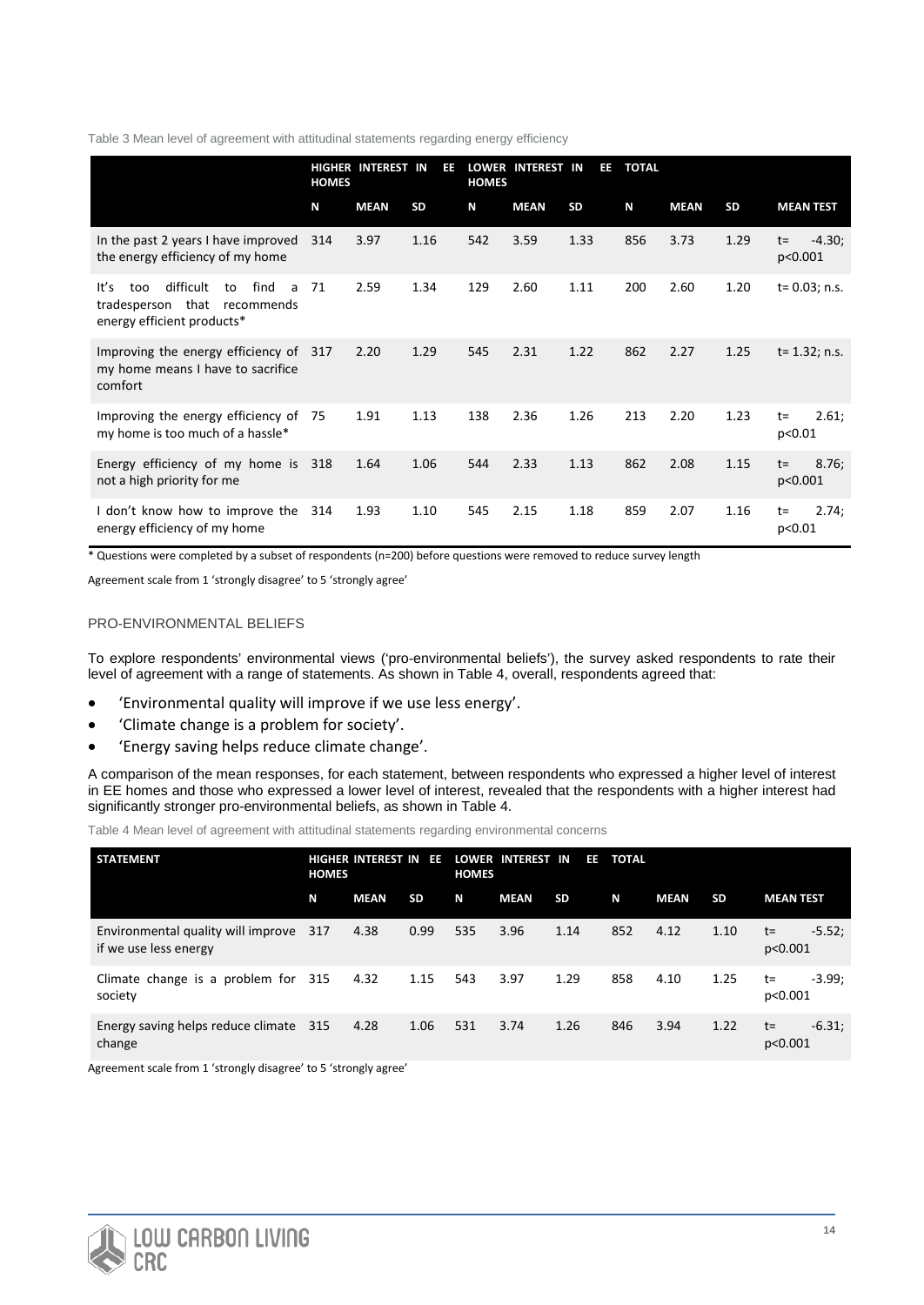#### ENVIRONMENTAL IDENTITY

Three survey statements were provided to respondents to assess their environmental self-identity. From the total sample, results (Table 5) indicate that respondents held a strong environmental identity and agreed that they see themselves:

- As 'an environmentally friendly consumer'.
- As someone that is 'very concerned with environmental issues'.
- As someone who would like to be seen as 'having an environmentally friendly lifestyle'.

When the responses of respondents who expressed a higher level of interest in EE homes were compared to those who expressed a lower level of interest, the respondents with a higher interest displayed a significantly stronger environmental identity.

Table 5 Mean level of agreement with attitudinal statements regarding environmental identity

| <b>STATEMENT</b>                                                                              | <b>HIGHER</b><br><b>HOMES</b> | <b>INTEREST IN</b> | FF.       | <b>HOMES</b> | LOWER INTEREST IN | FF.       | <b>TOTAL</b> |             |           |                              |
|-----------------------------------------------------------------------------------------------|-------------------------------|--------------------|-----------|--------------|-------------------|-----------|--------------|-------------|-----------|------------------------------|
|                                                                                               | N                             | <b>MEAN</b>        | <b>SD</b> | N            | <b>MEAN</b>       | <b>SD</b> | N            | <b>MEAN</b> | <b>SD</b> | <b>MEAN TEST</b>             |
| 0f<br>myself<br>an 318<br>think<br>as<br>environmentally friendly consumer                    |                               | 4.27               | 0.82      | 544          | 3.74              | 1.04      | 862          | 3.94        | 1.00      | $-7.73:$<br>$t =$<br>p<0.001 |
| I think of myself as someone that is 318<br>with<br>concerned<br>very<br>environmental issues |                               | 4.28               | 0.92      | 545          | 3.61              | 1.10      | 863          | 3.86        | 1.09      | $-9.24:$<br>t=<br>p<0.001    |
| I would like to be seen as having an<br>environmentally friendly lifestyle                    | 317                           | 4.27               | 0.97      | 545          | 3.61              | 1.19      | 862          | 3.85        | 1.16      | $-8.43:$<br>$t =$<br>p<0.001 |

Agreement scale from 1 'strongly disagree' to 5 'strongly agree'

#### SUBJECTIVE NORMS

The survey included three statements regarding how respondents respond to the expectations of those in their social circles, known as 'subjective norms'. These questions were only answered by an initial subset of respondents before the statements were removed to reduce the survey length. Overall, there was moderate agreement by these respondents that most of their family and friends 'do make an effort to save energy' and 'would encourage me to save energy'. However, respondents moderately disagreed that they 'try to save energy to please their family and friends'.

Respondents who expressed a higher level of interest in EE homes were found to have significantly higher agreement that most of their family and friends 'do make an effort to save energy' and 'would encourage me to save energy' when their responses was compared to those who expressed a lower level of interest in EE homes. These results are displayed i[n Table 6.](#page-15-0)

<span id="page-15-0"></span>Table 6 Mean level of agreement with attitudinal statements regarding subjective norms

| <b>STATEMENT</b>                                                            | <b>HOMES</b> | HIGHER INTEREST IN | EE.       | <b>HOMES</b> | LOWER INTEREST IN | EE.       | TOTAL |             |           |                             |
|-----------------------------------------------------------------------------|--------------|--------------------|-----------|--------------|-------------------|-----------|-------|-------------|-----------|-----------------------------|
|                                                                             | N            | <b>MEAN</b>        | <b>SD</b> | N            | <b>MEAN</b>       | <b>SD</b> | N     | <b>MEAN</b> | <b>SD</b> | <b>MEAN TEST</b>            |
| Most of my family and friends do 76<br>make an effort to save energy        |              | 3.86               | 0.99      | 135          | 3.55              | 1.10      | 211   | 3.66        | 1.07      | $-2.01:$<br>$t =$<br>p<0.05 |
| Most of my family and friends 76<br>would<br>encourage me to save<br>energy |              | 3.68               | 1.21      | 137          | 3.18              | 1.31      | 213   | 3.36        | 1.29      | $t =$<br>$-2.75:$<br>p<0.01 |
| I try to save energy to please 76<br>family and friends                     |              | 2.54               | 1.51      | 139          | 2.23              | 1.38      | 215   | 2.34        | 1.43      | $t =$<br>$-1.52;$<br>n.s.   |

Agreement scale from 1 'strongly disagree' to 5 'strongly agree'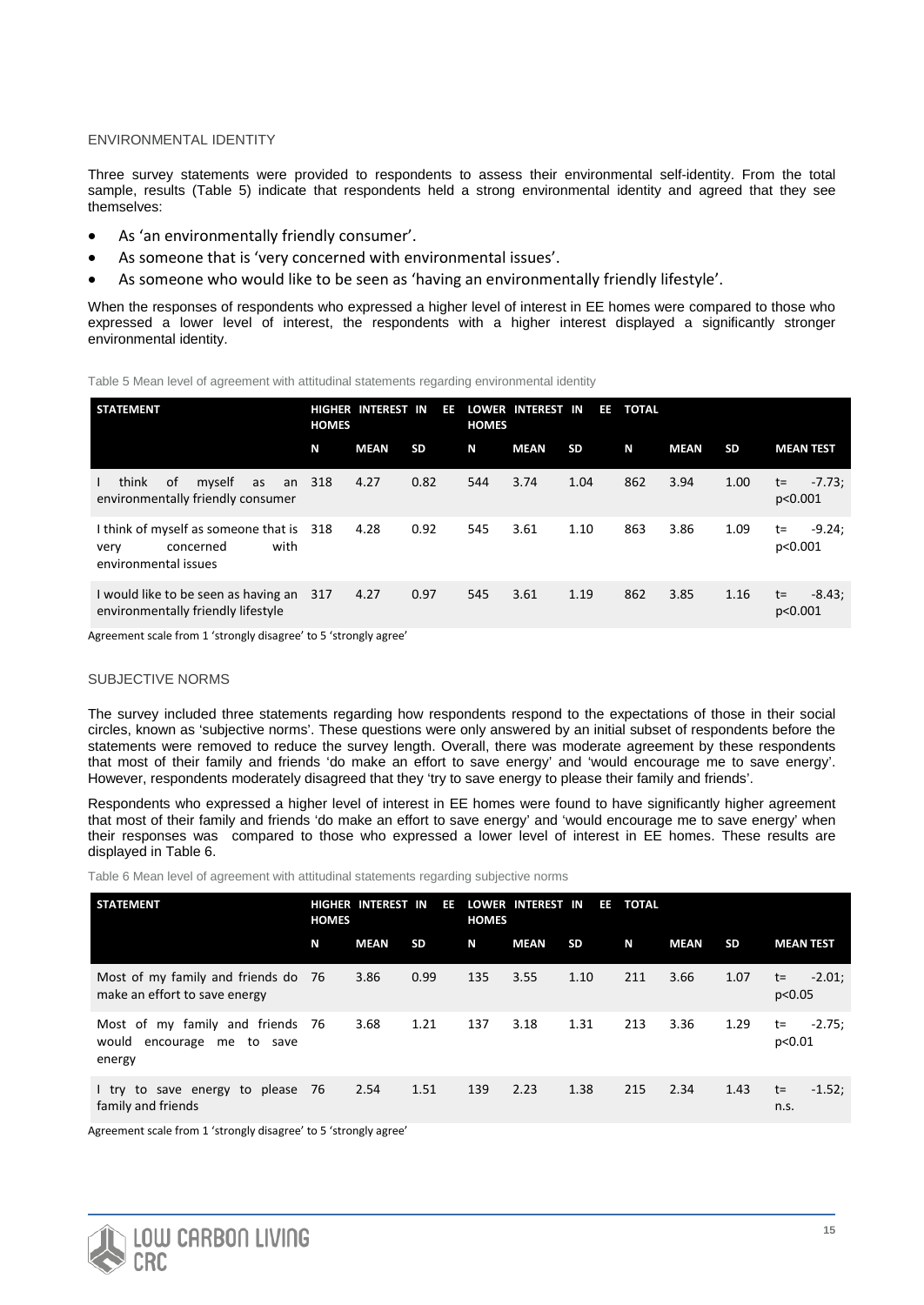# Home features

#### FEATURES OF A COMFORTABLE HOME

The survey asked respondents to indicate the importance of five given features in making their home 'comfortable'. As shown in [Table 7,](#page-16-0) on average, respondents strongly agreed that each of the features listed were all important in making a home comfortable. Full details of response frequencies are shown in [Table 20 in](#page-34-1) Appendix B.

Comparison of responses between the 'higher interest' and 'lower interest' groups revealed that the respondents with a higher level of interest in EE homes were more likely than the other respondents to believe that the following features make a home comfortable: good airflow/ventilation, plenty of natural light, warm in winter and quiet, as shown in [Table 7.](#page-16-0)

|                               |     | HIGHER INTEREST IN EE HOMES |           | <b>LOWER INTEREST IN EE HOMES</b> | <b>TOTAL</b> |           |     |                 |           |                                 |
|-------------------------------|-----|-----------------------------|-----------|-----------------------------------|--------------|-----------|-----|-----------------|-----------|---------------------------------|
|                               | N   | <b>MEAN</b>                 | <b>SD</b> | N                                 | <b>MEAN</b>  | <b>SD</b> | N   | <b>MEA</b><br>N | <b>SD</b> | <b>MEAN TEST</b>                |
| Cool in summer                | 319 | 4.71                        | 0.56      | 546                               | 4.64         | 0.68      | 865 | 4.67            | 0.64      | $t = -1.56$ ; n.s               |
| Good airflow/<br>ventilation  | 319 | 4.72                        | 0.53      | 546                               | 4.58         | 0.63      | 865 | 4.63            | 0.60      | $-3.50;$<br>$=$<br>p<0.001      |
| of natural<br>Plenty<br>light | 319 | 4.70                        | 0.52      | 546                               | 4.43         | 0.78      | 865 | 4.53            | 0.70      | $-5.54;$<br>$\equiv$<br>p<0.001 |
| Warm in winter                | 319 | 4.60                        | 0.70      | 547                               | 4.41         | 0.93      | 864 | 4.48            | 0.85      | $-3.24;$<br>$\equiv$<br>p<0.001 |
| Quiet                         | 319 | 4.43                        | 0.74      | 545                               | 4.24         | 0.87      | 864 | 4.31            | 0.83      | $t = -3.19$ ;<br>p<0.01         |

<span id="page-16-0"></span>Table 7 Mean importance of features relating to home comfort

Agreement scale: from 1 ('not at all important') to 5 ('very important').

#### IMPORTANCE OF ENERGY EFFICIENT FEATURES

The survey asked respondents to indicate how important it was that their homes have a range of specific features, and a set list was provided of features that could all contribute to energy efficiency, although only some features were specifically described as 'energy efficient'. The results presented in [Figure 7](#page-17-0) and Table 8 reflect that all features were considered at least moderately important and that the top five most important features for the householders surveyed were ceiling insulation, natural light and energy efficient lighting, EE heating systems, and EE air-conditioning. The least important features to survey respondents were ceiling fans, energy efficient windows (double-glazed, tinted and/or draught-proof) and floor insulation. Full details of response frequencies are shown i[n Table 21](#page-35-0) in Appendix B.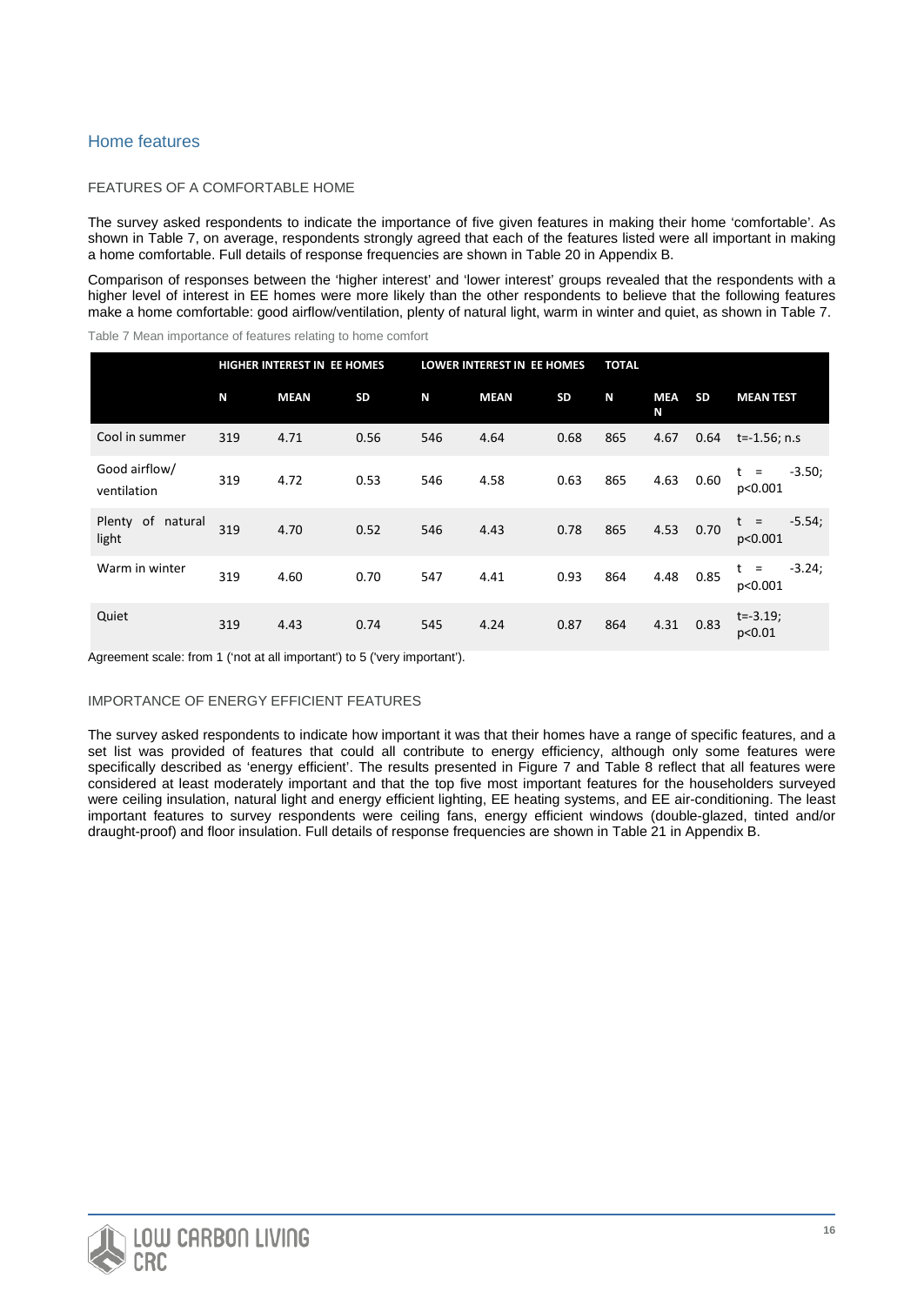



<span id="page-17-0"></span>Figure 7 Mean importance of energy efficient features

Table 8 shows that were significant differences between the average importance ratings provided by the 'higher interest' and 'lower interest' groups. The importance ratings by those with a higher level of interest in EE homes were significantly higher for all features, with the exception of ceiling fans.

Table 8 Mean importance of energy efficient features

|                                                                | <b>HOMES</b> | HIGHER INTEREST IN | EE        | <b>HOMES</b> | LOWER INTEREST IN | EE        | <b>TOTAL</b> |             |           |                           |
|----------------------------------------------------------------|--------------|--------------------|-----------|--------------|-------------------|-----------|--------------|-------------|-----------|---------------------------|
|                                                                | N            | <b>MEAN</b>        | <b>SD</b> | N            | <b>MEAN</b>       | <b>SD</b> | N            | <b>MEAN</b> | <b>SD</b> | <b>MEAN TEST</b>          |
| Ceiling insulation                                             | 319          | 4.76               | 0.53      | 545          | 4.52              | 0.86      | 864          | 4.61        | 0.76      | $t = -4.44$ ; $p < 0.001$ |
| Natural light                                                  | 314          | 4.72               | 0.50      | 534          | 4.45              | 0.74      | 848          | 4.55        | 0.67      | $t = -5.74$ ; $p < 0.001$ |
| Energy efficient lighting                                      | 319          | 4.58               | 0.67      | 546          | 4.12              | 1.02      | 865          | 4.29        | 0.93      | $t = -7.25$ ; $p < 0.001$ |
| Energy efficient heating<br>system                             | 319          | 4.53               | 0.89      | 546          | 4.11              | 1.10      | 865          | 4.27        | 1.05      | $t = -5.78$ ; $p < 0.001$ |
| efficient<br>air-<br>Energy<br>conditioning                    | 317          | 4.39               | 1.10      | 543          | 4.11              | 1.14      | 860          | 4.22        | 1.13      | $t = -3.53$ ; $p < 0.001$ |
| Wall insulation                                                | 318          | 4.40               | 0.91      | 544          | 4.07              | 1.12      | 862          | 4.19        | 1.06      | $t = -4.48$ ; $p < 0.001$ |
| Draught-proof doors                                            | 317          | 4.16               | 1.00      | 543          | 3.78              | 1.19      | 860          | 3.92        | 1.14      | $t = -4.80; p < 0.001$    |
| Rooftop solar panels                                           | 318          | 4.24               | 1.00      | 542          | 3.57              | 1.32      | 860          | 3.82        | 1.25      | $t = -7.84$ ; $p < 0.001$ |
| Solar hot water system                                         | 318          | 4.11               | 1.06      | 542          | 3.61              | 1.27      | 860          | 3.80        | 1.22      | t= -5.91; p<0.001         |
| Ceiling fan                                                    | 318          | 3.65               | 1.35      | 545          | 3.50              | 1.36      | 863          | 3.55        | 1.36      | $t = -1.58$ ; n.s.        |
| Double-glazed,<br>tinted<br>and/or<br>draught-proof<br>windows | 315          | 3.86               | 1.18      | 541          | 3.36              | 1.26      | 856          | 3.54        | 1.25      | $t=-5.80$ ; $p<0.001$     |
| Floor insulation                                               | 315          | 3.48               | 1.34      | 540          | 3.02              | 1.33      | 855          | 3.19        | 1.35      | $t = -4.88$ ; $p < 0.001$ |

Agreement scale: from 1 ('not at all important') to 5 ('very important').

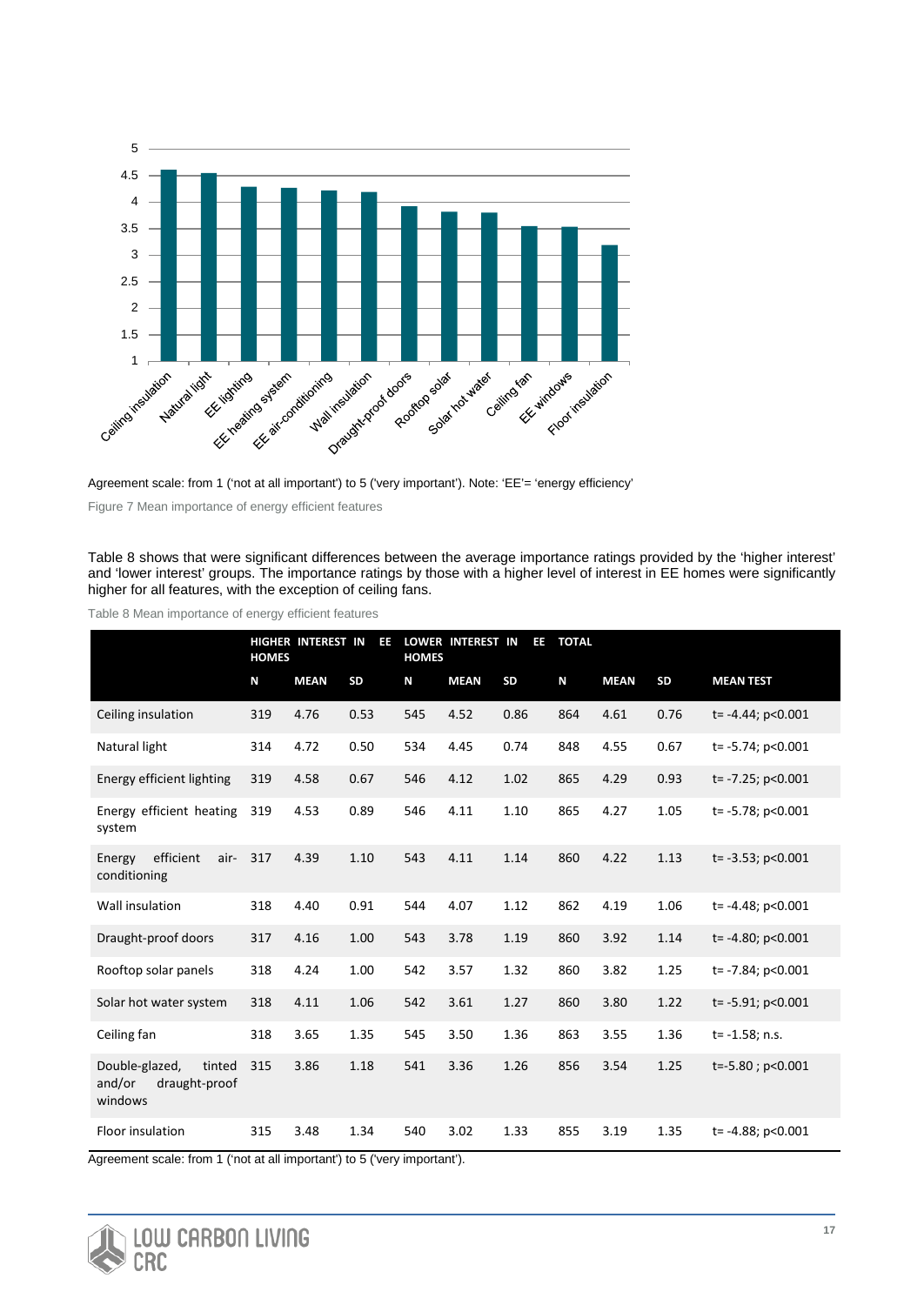#### APPLIANCE ENERGY RATINGS

Survey respondents were asked to indicate how often (if ever) they considered energy efficiency ratings when purchasing appliances. The majority of respondents (82%, n=714) answered that they considered these ratings 'most of the time' or 'always'. Almost three quarters (72%, n=230) of respondents who expressed a higher interest in EE homes indicated that they 'always' considered appliance energy ratings. This contrasts with those who had 'lower interest', with 42% (n=228) of these respondents indicating that appliance energy ratings were 'always' a consideration. Response frequencies are provided in [Table 22](#page-35-1) in Appendix B.

#### Information

#### IMPORTANCE OF INFORMATION ON PROPERTY ASPECTS

The survey asked respondents how important it was for them to have information on various property aspects when buying or planning to renovate a home. Many of the aspects listed are related to energy efficiency. The results presented in [Figure 8](#page-18-0) and [Table 9](#page-18-1) show that, on average, information on all listed features was considered important, with the greatest importance placed on information about upfront costs, natural light, energy efficiency and running costs. Full details of response frequencies are provided in [Table 23](#page-36-0) in Appendix B.



Agreement scale: from 1 ('not at all important') to 5 ('very important').

<span id="page-18-0"></span>Figure 8 Mean importance of information on property aspects

<span id="page-18-1"></span>As shown in [Table 9,](#page-18-1) respondents who expressed a higher level of interest in EE homes placed a significantly higher value in having information about most of these aspects when buying a home or planning to renovate. Upfront costs and property value were the exception, as the importance placed on information on these aspects was not significantly different between the two groups of respondents.

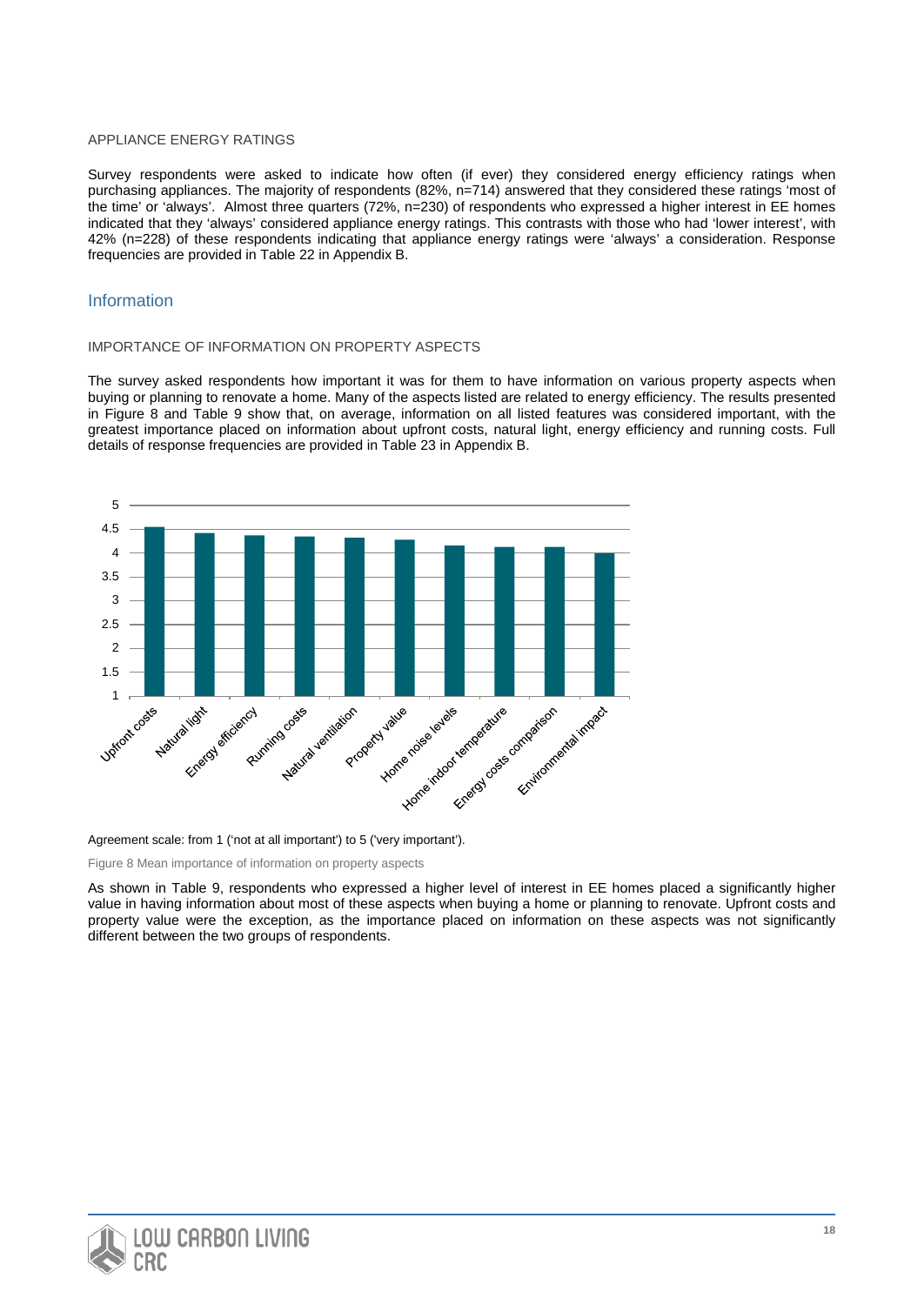|                               | <b>HOMES</b> | HIGHER INTEREST IN | EE.       | <b>HOMES</b> | LOWER INTEREST IN | EE        | <b>TOTAL</b> |             |           |                                             |
|-------------------------------|--------------|--------------------|-----------|--------------|-------------------|-----------|--------------|-------------|-----------|---------------------------------------------|
|                               | N            | <b>MEAN</b>        | <b>SD</b> | N            | <b>MEAN</b>       | <b>SD</b> | N            | <b>MEAN</b> | <b>SD</b> | <b>MEAN TEST</b>                            |
| Upfront costs                 | 318          | 4.60               | 0.66      | 543          | 4.53              | 0.74      | 861          | 4.55        | 0.71      | $t = -1.37$ ; n.s.                          |
| Natural light                 | 318          | 4.63               | 0.60      | 544          | 4.30              | 0.82      | 862          | 4.42        | 0.76      | $-6.17;$<br>$t =$<br>p<0.001                |
| Energy efficiency             | 319          | 4.65               | 0.57      | 545          | 4.20              | 0.86      | 864          | 4.37        | 0.80      | $-8.33$<br>$t =$<br>$\cdot$ :<br>p<0.001    |
| <b>Running costs</b>          | 318          | 4.52               | 0.69      | 545          | 4.25              | 0.83      | 863          | 4.35        | 0.79      | $-4.96;$<br>$t =$<br>p<0.001                |
| <b>Natural ventilation</b>    | 317          | 4.54               | 0.67      | 544          | 4.20              | 0.84      | 861          | 4.32        | 0.80      | $-6.29;$<br>$t =$<br>p<0.001                |
| Property value                | 317          | 4.32               | 0.86      | 544          | 4.25              | 0.89      | 861          | 4.28        | 0.88      | $t = -1.24$ ; n.s.                          |
| Home noise levels             | 318          | 4.32               | 0.79      | 545          | 4.07              | 0.92      | 863          | 4.16        | 0.88      | $-4.13$<br>$t =$<br>$\cdot$ :<br>p<0.001    |
| indoor<br>Home<br>temperature | 318          | 4.36               | 0.77      | 544          | 4.00              | 0.99      | 862          | 4.13        | 0.93      | $-5.55$<br>$\cdot$ :<br>$t =$<br>p<0.001    |
| Energy<br>costs<br>comparison | 319          | 4.39               | 0.75      | 540          | 3.98              | 1.02      | 859          | 4.13        | 0.95      | $-6.27$<br>$t =$<br>$\therefore$<br>p<0.001 |
| Environmental<br>impact       | 319          | 4.36               | 0.83      | 545          | 3.77              | 1.07      | 864          | 3.99        | 1.03      | $-8.43;$<br>$t =$<br>p<0.001                |

Table 9 Mean level of importance of information on specific aspects of a property when buying or planning to renovate

Agreement scale from 1 'not at all important' to 5 'very important'

#### TIMING OF ENERGY EFFICIENCY INFORMATION DELIVERY

The survey asked respondents whether they thought it would be important to have information about a home's energy efficiency at specific times when buying or renting a home, as well as when renovating a home. As shown in [Figure 9,](#page-20-0) the majority of respondents considered information would be important at all of the events proposed when buying or renting, but particularly in the building inspection report (93%, n=787), at 'open for inspection' events (83%, n=708), and in home sales/rental advertising (72%, n=615).

When renovating a home, most respondents considered it would be particularly important to receive information about the home's energy efficiency as part of the builder's or architect's renovation plans (93%, n=793), when looking at appliances on sale and in product advertisements (92%, n=787), and in quotes from professionals to upgrade/install home products (92%, n=784). Response frequencies are provided in [Table 24](#page-36-1) in Appendix B.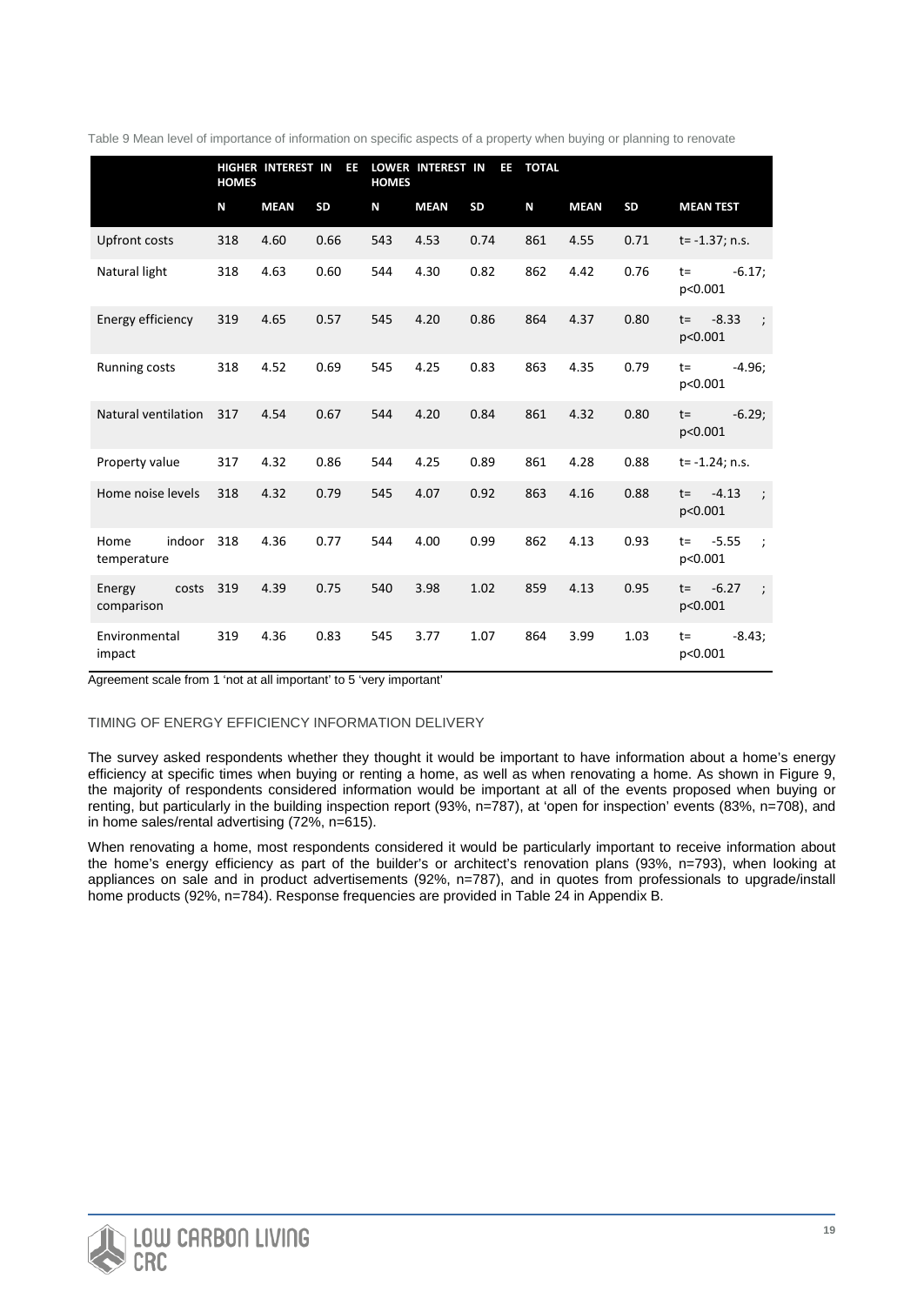

<span id="page-20-0"></span>Figure 9 Importance of information at specific moments when buying/renting or renovating a home

#### PREFERRED INFORMATION CHANNELS

The survey explored the information channels most likely to be used by householders when considering buying, renting or renovating their home. As presented in [Figure 10,](#page-20-1) the channels used by most respondents when seeking information about buying, renting or renovating their home were: asking friends and family (85%, n=731), through product brochures (78%, n=675), browsing at hardware stores (76%, n=655), and through energy ratings tools (76%, n=628). The lesserused channels of information were online forums (43%, n=363), community and non-government organisations (49%, n=416) and real estate websites (48%, n=416). Further information on response frequencies is provided in Appendix B.



<span id="page-20-1"></span>Figure 10 Preferred information sources when buying, renting or renovating (N=864)

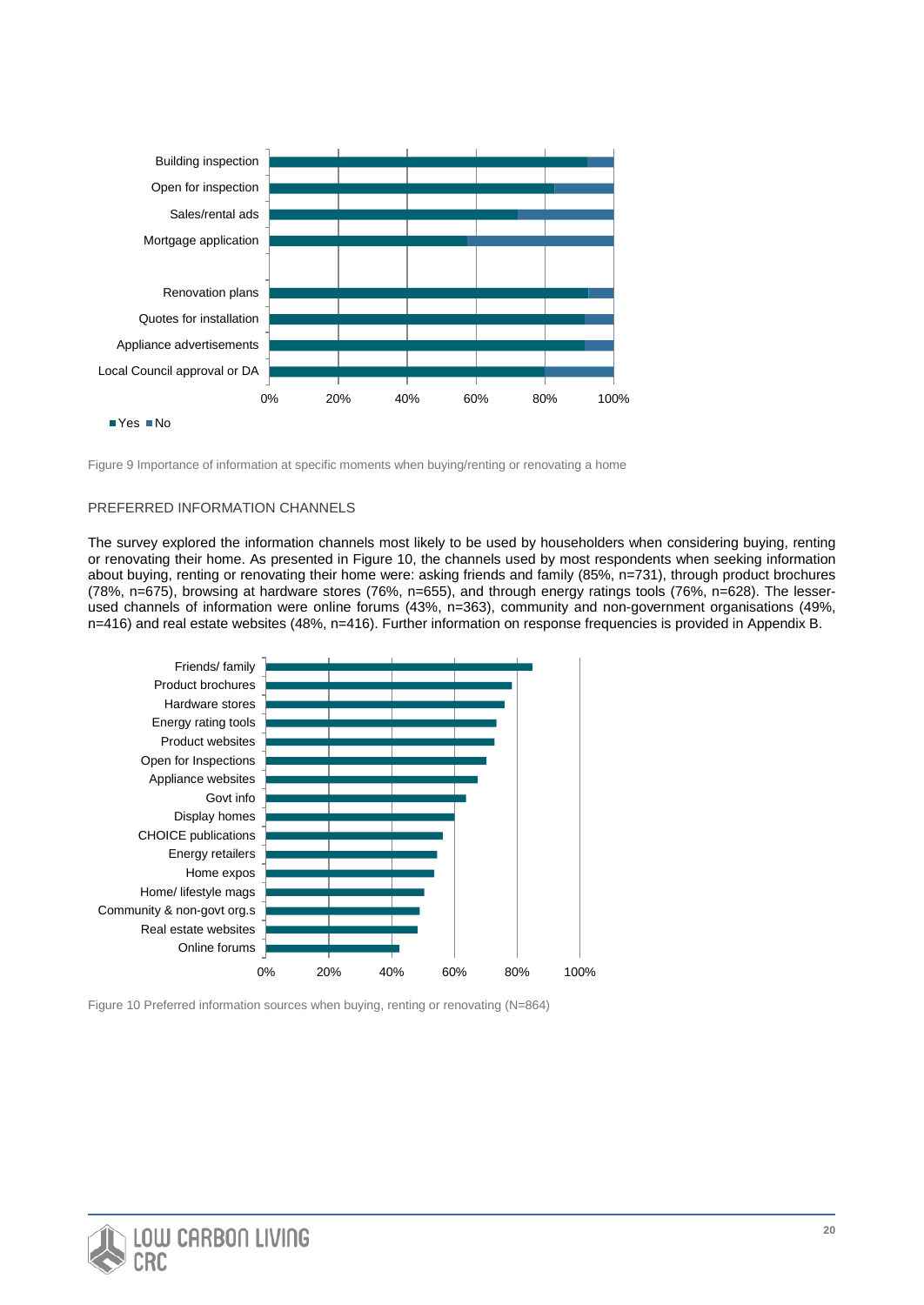#### TRUST IN INFORMATION SOURCES

The survey asked respondents to rate their level of trust in a range of professionals and/or organisations in providing information about buying or renovating a home. As presented in [Figure 11,](#page-21-0) on average, trust in information sources ranged from moderate trust to moderate distrust. The most trusted professionals identified were architects (M=3.68, SD=0.93), electricians (M=3.62, SD=0.97), building inspectors (M=3.5, SD=1.04), builders (M=3.42, SD=0.98) and plumbers (M=3.4, SD=1.04). The least trusted professionals are real estate agents (M=2.45, SD=1.07), display home staff (M=2.64, SD=1.05), mortgage providers (M=2.8, SD=1.06) and home insurers (M=2.95, SD=1.06). The frequencies and mean responses for all information sources are displayed respectively i[n Table 26](#page-37-0) an[d Table 27](#page-38-0) in Appendix B.



Trust scale from 1 'don't trust at all' to 5 'trust a great deal'

<span id="page-21-0"></span>Figure 11 Mean trust in information sources for buying or renovating a home (N=864)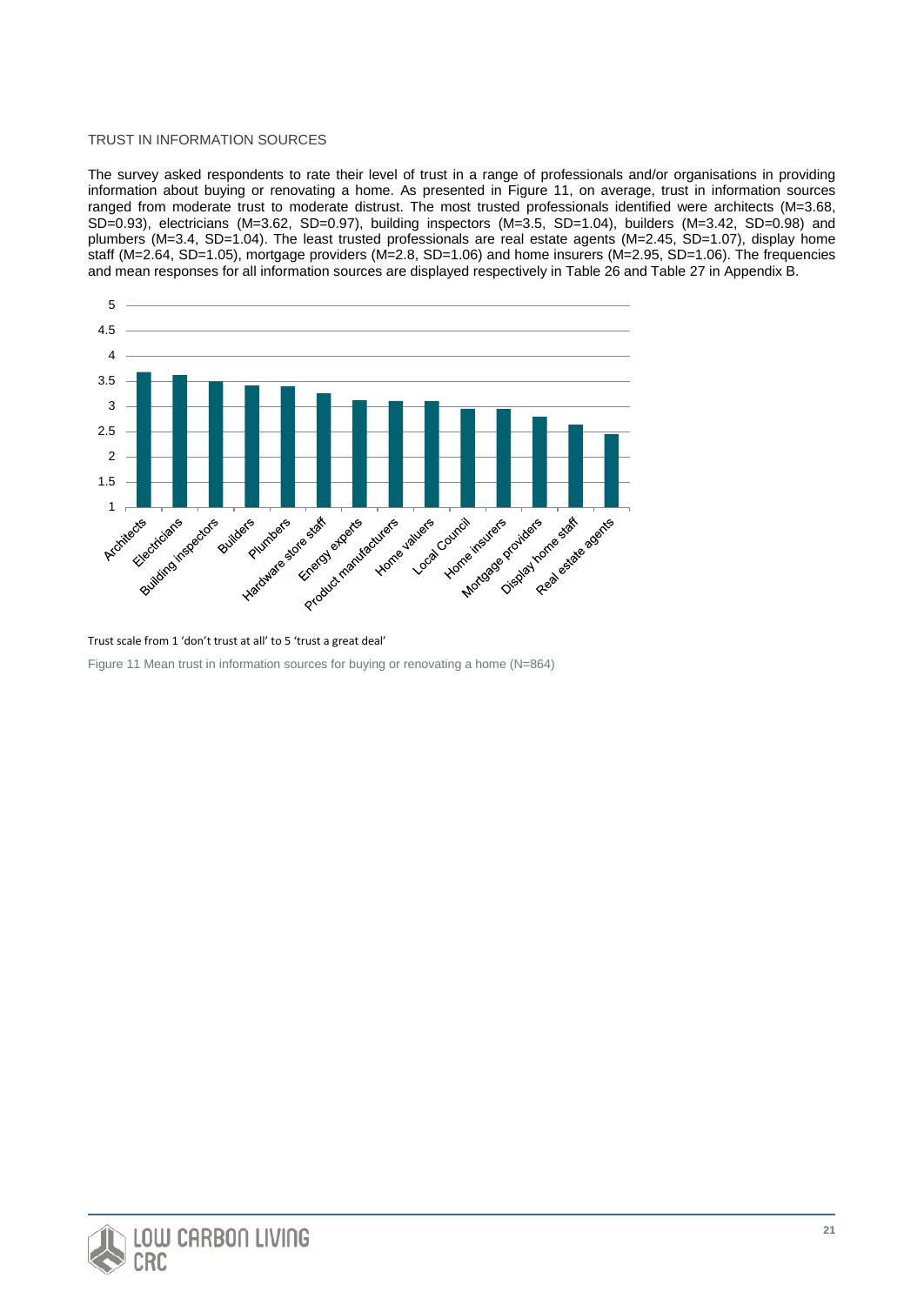# Discussion and Conclusions

The data was gathered through the telephone survey of 866 Australians from all states and territories, representing home owners, investors and tenants aged over 18 years old. The results described in the previous section reveal some key dimensions of the consumer market for EE homes in terms of the interest in such homes, key perceptions of comfort and affordability of EE homes, insights into the attitudes and identities of these consumers- and associated suggestions for tailored communication methods, and the preferred information delivery for such consumers. Below, a discussion of these aspects is presented. This section closes with a reflection on the use of telephone surveys for a survey of this nature and topic.

#### Interest in EE homes

The literature gap analysis (EnergyFit Milestone 2; August 2014) recommended that the consumer survey examine individuals' knowledge, awareness and level of interest in information about EE homes, and in different life stages. In response, the survey explored this level of interest. Although younger (below 35 years of age) and older (above 70 years of age) respondents had lower levels of interest in EE homes, the survey results indicated overall that Australian householders have a high level of interest in EE homes as well as in information about such homes. Indeed, a large majority of survey respondents indicated a home would be more attractive to them if they were informed that it was energy efficient when buying or renting. Furthermore, if respondents were informed that the home had lower running costs, which are associated with EE homes, then this would also increase the attractiveness the home to their consideration to buy or rent it.

The literature gap analysis and focus group reports both identified the importance of identifying individuals' perceptions of specific energy efficient features. In response, this survey identified that the top five most important features from a set list of features were ceiling insulation, natural light, EElighting, EE heating systems, and EE air-conditioning. Promoting these features could result in stronger identification and uptake of EE homes.

Finally, the information about a property purchase or renovation, considered to be of high importance included information about upfront costs, natural light, energy efficiency, and running costs (from a set list).

### Support for EE homes

The survey results also show that householders disagree with the barriers investigated in the survey such as lack of knowledge of how to improve their home's energy efficiency, loss of comfort, or energy efficiency being too hard to seek.

The survey results indicate that consumers consider energy efficiency to be a priority, actively seek to improve the energy efficiency of their homes, and they know how to take these steps.

Overall, the research found that improving the energy efficiency of a home is considered a priority, knowledge is not a barrier and is already occurring.

#### Comfort

The literature gap analysis identified that householders' notions of home comfort and its relationship to low-carbon products/homes was examined. In response, survey results showed that survey respondents value energy efficient aspects in making their home comfortable, such as a home that is cool in summer and warm in winter; that has plenty of natural light; that has good airflow/ventilation and that is quiet. When communicating about EE homes, these five features could be most heavily promoted to link the comfort benefits to EE homes.

#### **Affordability**

The literature gap analysis identified that it was important to understand individuals' perceptions of the costs of EE homes and its effect on home affordability. Results showed that survey respondents place a high value on information about upfront costs and running costs. Therefore, promoting lower running costs is likely to increase the attractiveness of a property to a prospective buyer or tenant, and most respondents indicated that they would be willing to pay for energy efficiency information (57%). Overall 36% would pay over \$100.

#### Future communication

The consumer survey identified that the majority of respondents held a strong environmental identity about their behaviour and issues of concern, and were highly likely to be receptive to the environmental benefits of EE homes. Furthermore, the survey identified that one-third of respondents has a higher level of interest in EE homes, and therefore

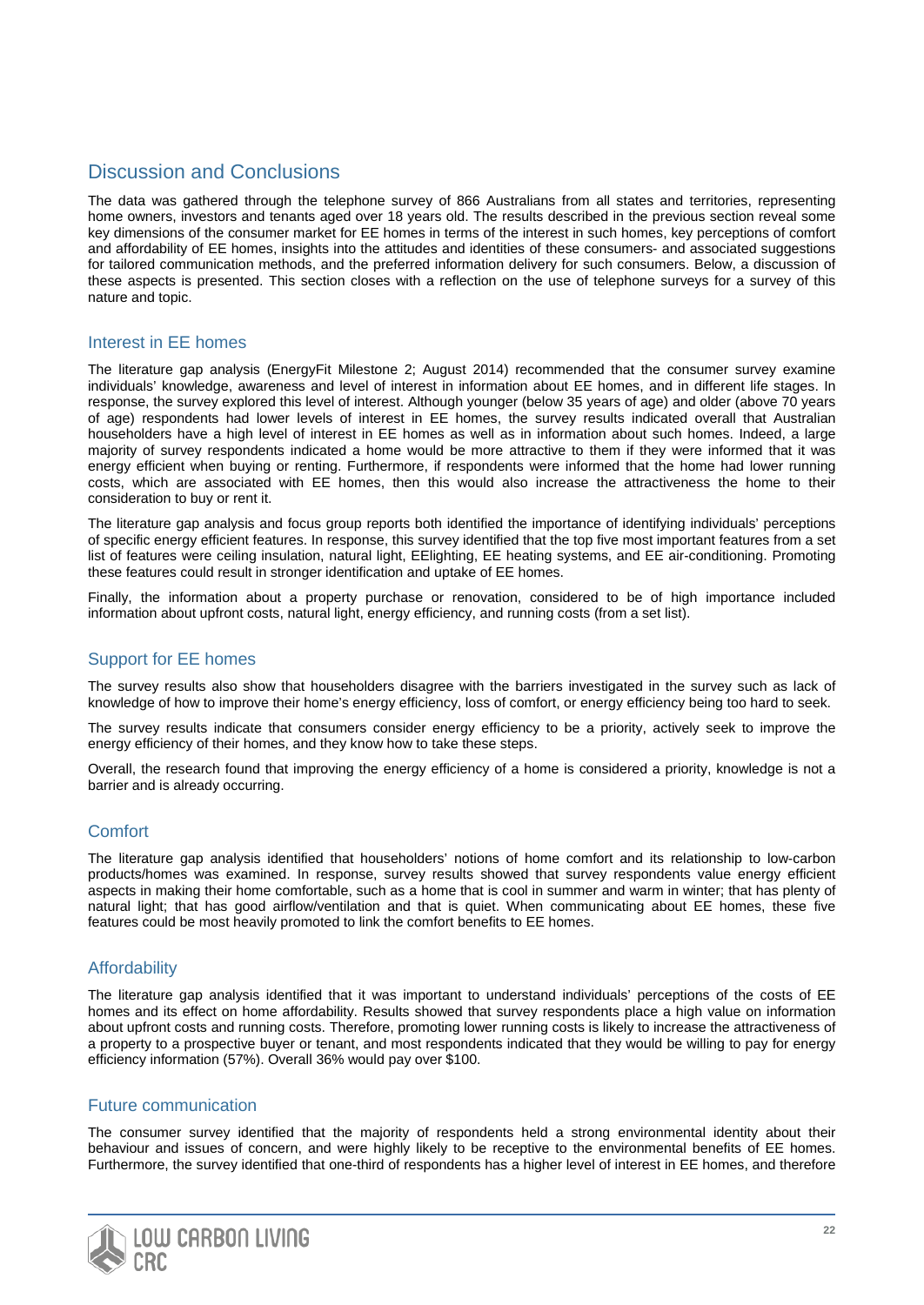could be a key consumer group for engagement on EE homes. They displayed stronger pro-environmental values, and are thus likely to be even more receptive to the environmental benefits of EE homes.

# Targeted information

This survey sought to identify what information, at what time, from whom and through which delivery would be best received by prospective buyers and tenants of EE homes.

**What information:** Information on property aspects considered to be the most important when buying or renovating were upfront costs, natural light, energy efficiency, and running costs. In addition, and as described above, information about specific home features should include ceiling insulation, natural light and energy efficient lighting, heating systems, and air-conditioning.

**At what time:** The literature gap analysis recommended that it was important to identify individuals' perceptions of 'moments of change' and the reasons why it might facilitate the adoption of new technology and/or practices. In response, this survey found that the delivery of energy efficiency information was considered important throughout the different stages of buying or renovating a property. It was particularly crucial in the building inspection report, at 'open for inspection' events, and in home sales/rental advertising. When renovating a home, the preferred timing was in a builder's or architect's renovation plans, when looking at appliances on sale and in product advertisements, and in quotes from professionals to upgrade/install home products.

**From whom:** The most trusted personnel to provide energy efficiency information about a home were architects, electricians, building inspectors, builders and plumbers.

**Through which delivery:** The majority of respondents stated that they considered appliance energy ratings 'most of the time' or 'always'. The focus group report recommended that the potential influence of home energy rating be explored as an information source. In response, the survey found that the preferred information channels identified by respondents when seeking information about buying, renting or renovating their home were asking friends and family, through product brochures, browsing at hardware stores, and through home energy ratings tools.

# Limitations of the telephone survey method

To close this section, some aspects of the data gathering method require discussion. As outlined in the Methods section, telephone surveys were identified as a useful method to ensure a reasonable response rate and a representative sample. In developing the survey questions, however, the preferred approach of using a Likert scale of responses to options and statements was discouraged as this added complexity to the oral questions and added length to the survey duration. Furthermore, telephone respondents are less likely to recall all options offered form a set list, and more likely to choose the most recently-stated options towards the end of the list- a bias known as the 'recency effect' (Xing and Handy 2014). To avoid this, simpler yes/no questions, or limited response options were encouraged. Therefore, the resulting data showed less variance and was limited in its depth and complexity.

A further concern that arose for the researchers on receiving the telephone survey data was whether the social interaction of speaking with an interviewer in person by telephone resulted in a bias to 'please' the interviewer rather than perhaps the more honest response. This is known as 'social desirability response bias', and has been found to be higher in telephone survey responses than in online surveys (Chang and Krosnick 2009). This may describe some of the results for the strong environmental attitudes, support for EE homes and information expressed by respondents, although this cannot be known without further testing of the same respondents through other modes of data gathering.

Finally, the length and structure of the telephone survey required that the predominant focus of the research was on energy efficiency. This limitation of length prevented additional questions being asked on broader factors that affect housing choices such as affordability, availability and location.

#### Next steps

The next phase of the larger research project will apply these findings through a series of 'message testing', an implementation report, and a broader business plan, with the intention to enhance the market uptake of EE homes.

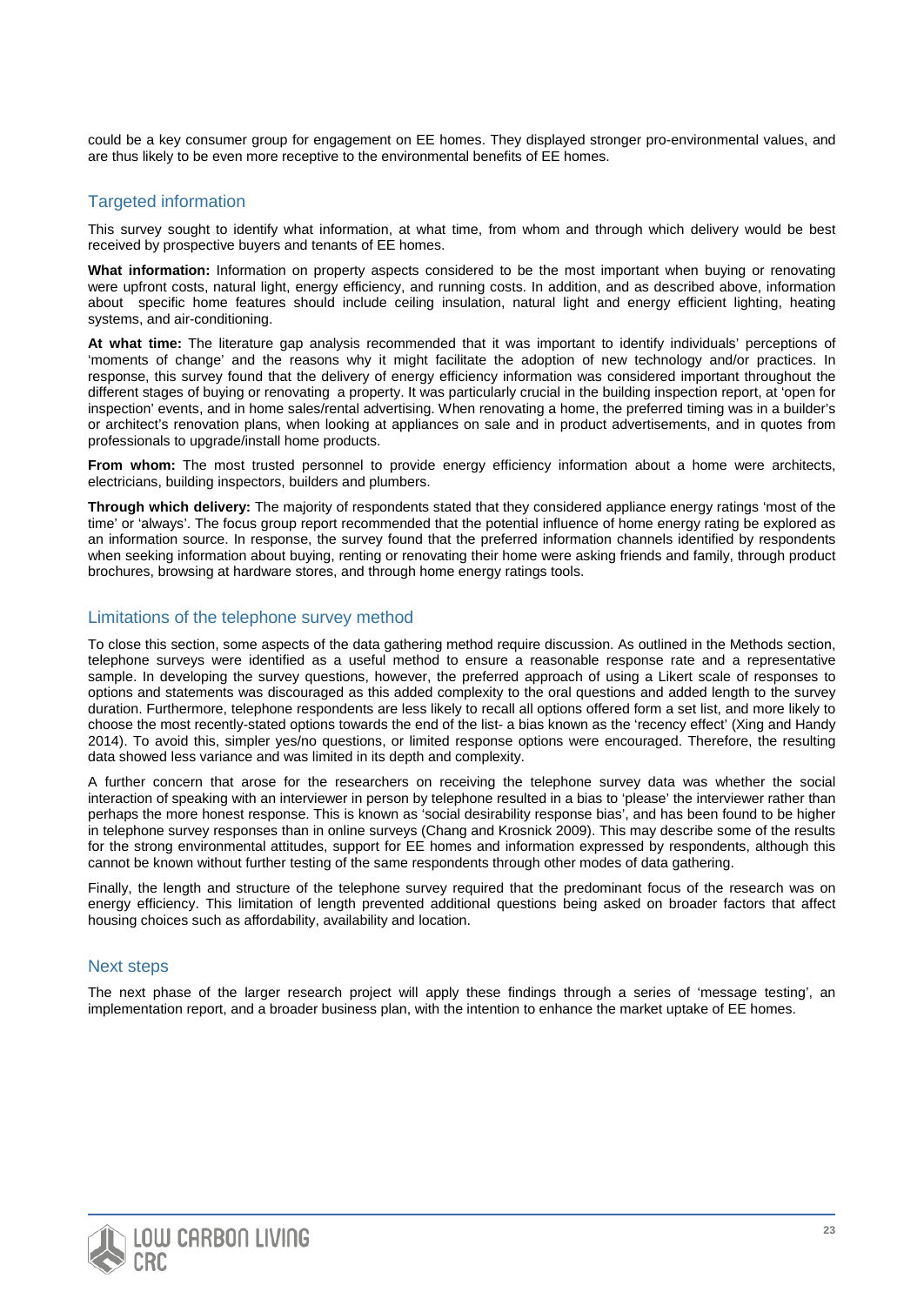

Chang, L, & Krosnick, JA (2009). National Surveys via RDD Telephone Interviewing Versus The Internet: Comparing

Stern PC (2000), 'New Environmental Theories: Toward a Coherent Theory of Environmentally Significant Behavior',

 $W_{\rm eff}$  and  $W_{\rm eff}$  (2010), 'Green identity, green living? The role of pro-environmental self-identity in determining consistency across diverse pro-environmental behaviours', *Journal of Environmental Psychology* 30:

 $X$ ing,  $Y$ andy, S (2014). Online versus phone surveys: comparison of results for a bicycling survey.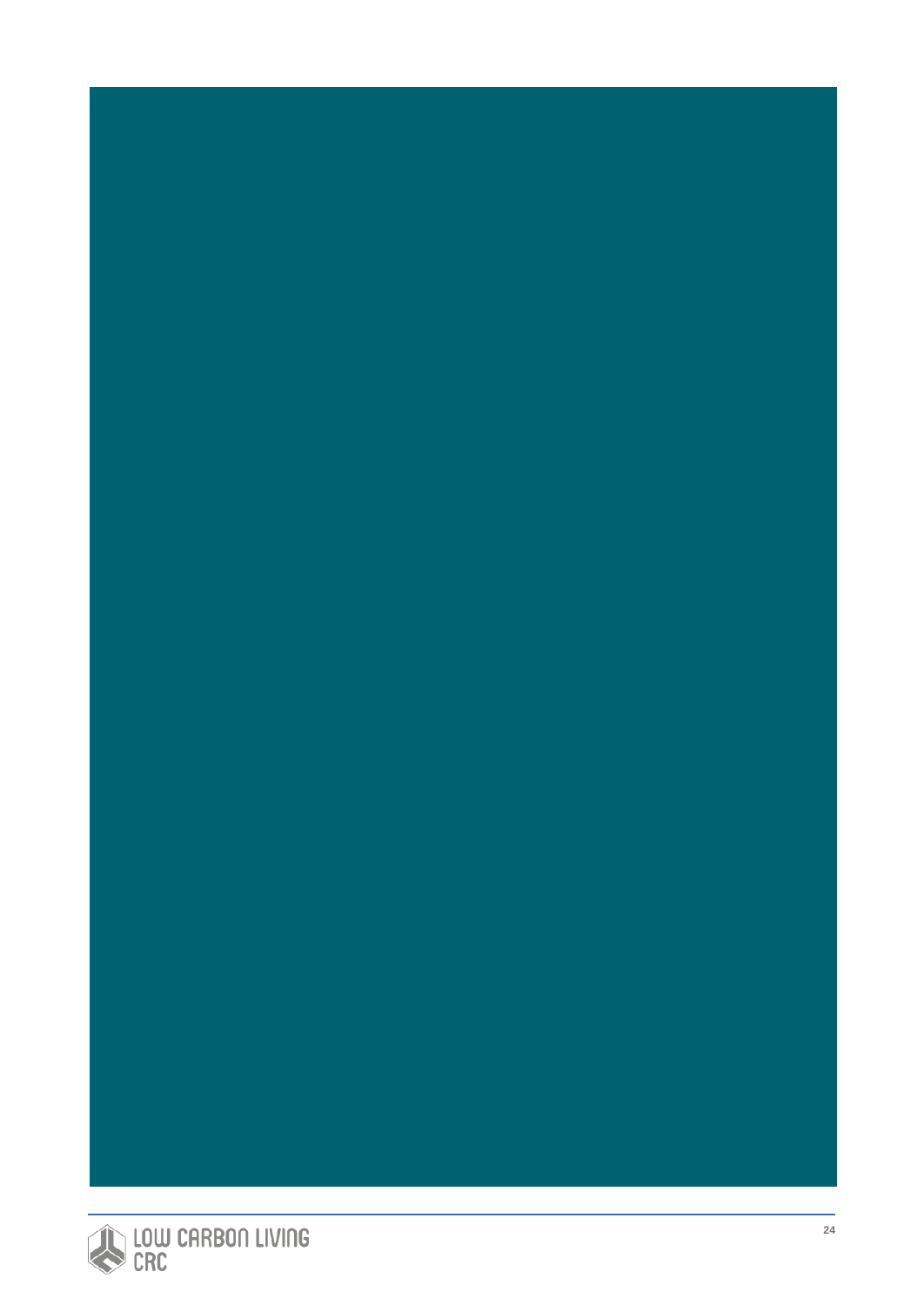# <span id="page-25-0"></span>Appendix A: Survey

#### **Q1. Which of the following \_best\_ describes the home in which you live?**

1. You rent your home

2. You own your home

Neither (Failed screener – end survey)

Refused (Failed screener – end survey)

#### **Q2. Are you actively looking to buy a home?**

1. Yes

2. No

**Q3. I'd like to ask you about people that you might depend on for information about buying or renovating a home. On a scale from 1 to 5 where I means 'don't trust at all' and 5 means 'trust a great deal', for information about buying or renovating a home. How much do you trust…?**

- 1. Architects
- 2. Builders
- 3. Plumbers
- 4. Electricians
- 5. Building inspectors
- 6. Energy experts
- 7. Real estate agents
- 8. Hardware store staff
- 9. Display home staff
- 10. Product manufactures
- 11. Home valuers
- 12. Home insurers
- 13. Mortgage providers
- 14. Local Council
- (Randomised)

**Q4. Now, using a scale from 1 to 5, where 1 means 'not at all important' and 5 means 'very important. How important is it to you to have information about the following aspects when you are buying or planning to renovate?**

- 1. Home indoor temperature
- 2. Home noise levels
- 3. Upfront costs
- 4. Running costs
- 5. Energy efficiency
- 6. Environmental impact
- 7. Property value

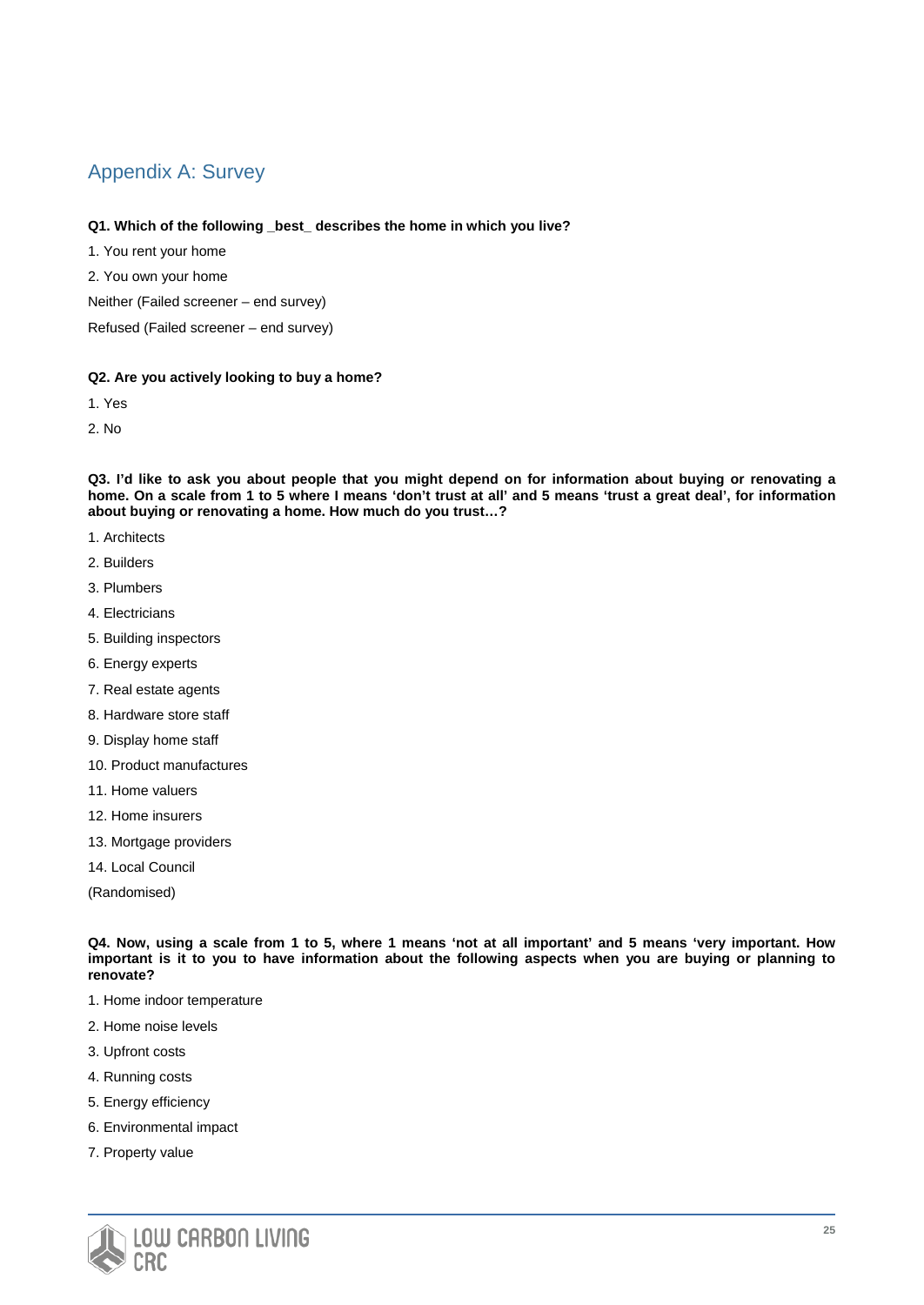- 8. Natural light
- 9. Natural ventilation
- 10. Energy costs compared with similar sized homes
- (Randomised)

#### **Q5. When buying a home, would you be willing to pay for information about the home energy efficiency?**

- 1. Yes
- 2. No (Skip to Q7)

#### **Q6. How much would you be willing to pay for this information?**

- 1. Up to \$100
- 2. Up to \$250
- 3. Up to \$500
- 4. More than \$500

**Q7. For buying or renting a home, would information about the home's energy efficiency be important to you at the following times? (Yes/No)**

- 1. In home sales/rental ads
- 2. At open for inspections
- 3. In the building inspection report
- 4. At the mortgage application

(Randomised)

#### **Q8. For renovating a home, would information about the home's energy efficiency be important to you in the following situations? (Yes/No)**

- 1. When looking at appliances and product advertisements
- 2. Getting quotes from professionals for upgrading/installing home products
- 3. As part of builders/architects renovation plans
- 4. When getting advice or DA approval from local council

(Randomised)

#### **Q9. When or if you are thinking about buying, renting or renovating your home, do you seek information through the following ways? (Yes/No)**

- 1. Real estate websites
- 2. Energy retailer websites
- 3. Appliance retailer websites
- 4. Product supplier websites
- 5. Online forums such as 'Whirlpool'
- 6. CHOICE website or magazine
- 7. Home and lifestyle magazines
- 8. Home expos
- 9. Energy rating tools

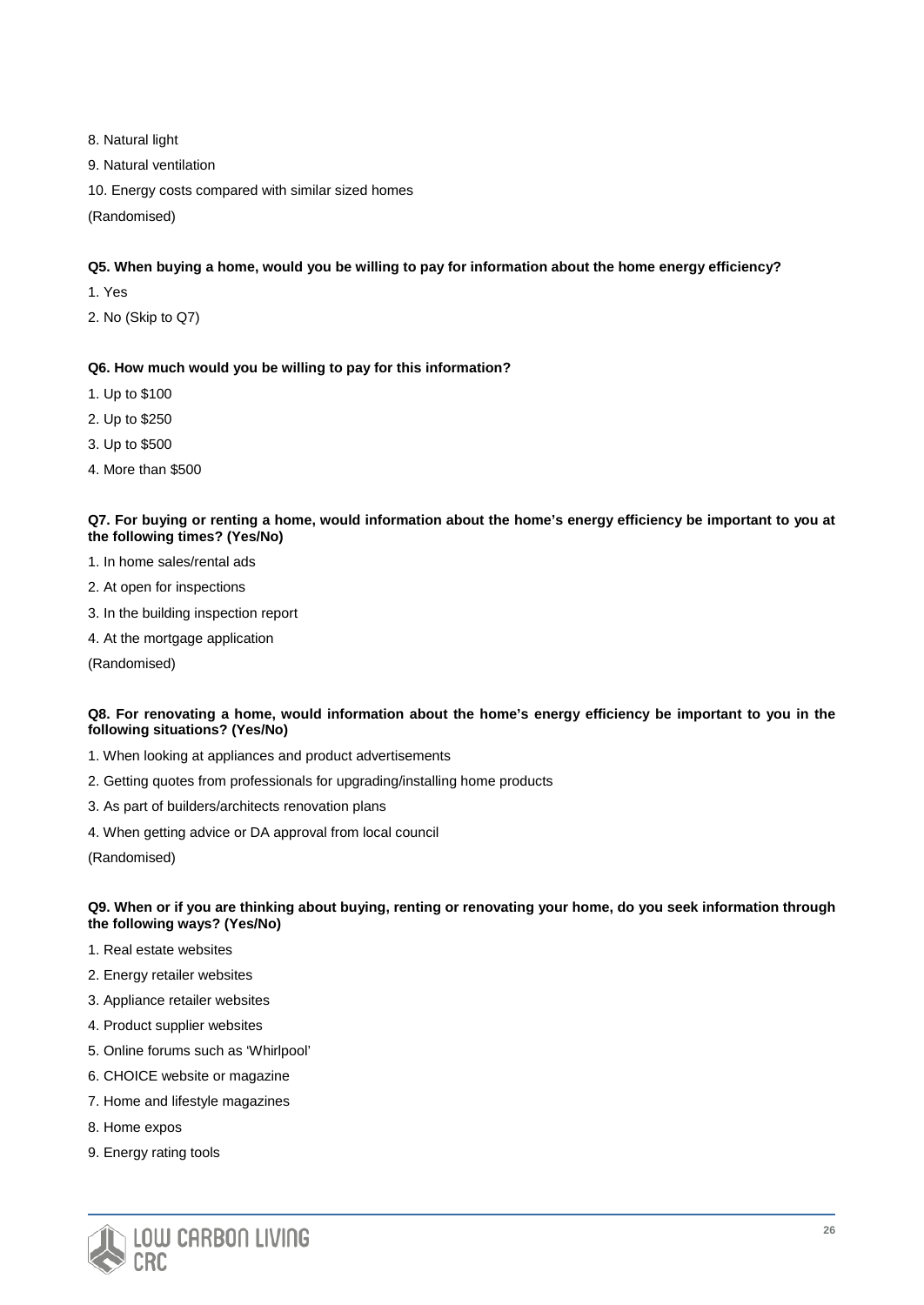- 10. Visiting display homes
- 11. Visiting open for inspections
- 12. Product brochures
- 13. Browsing at hardware stores such as Bunnings
- 14. Asking friends and family
- 15. Government information, such as local council websites
- 16. Community organisations and non-government organisations

(Randomised)

**Q10. Now I'd like to ask you about features that make your home comfortable. Using a scale from 1 to 5, where 1 means 'not at all important', and 5 means 'very important. How important are the following features in making your home comfortable?** 

- 1. Cool in summer
- 2. Warm in winter
- 3. Plenty of natural light
- 4. Good airflow/ventilation

5. Quiet

(Randomised)

#### **Q11. Still using the same scale, how important is it that your home has the following features?**

- 1. Double-glazed, tinted and/or draught-proof windows
- 2. Draught-proof doors
- 3. Energy efficient heating system
- 4. Energy efficient air-conditioning
- 5. Ceiling fan
- 6. Ceiling insulation
- 7. Wall insulation
- 8. Floor insulation
- 9. Solar hot water system
- 10. Rooftop solar panels
- 11. Energy efficient lighting
- 12. Natural light

(Randomised)

**Q12. When buying or renting a home, if you were told a home is energy efficient, would it make the home…**

- 1. Much less attractive to you
- 2. A bit less attractive to you
- 3. No difference to you
- 4. A bit more attractive to you
- 5. A lot more attractive to you

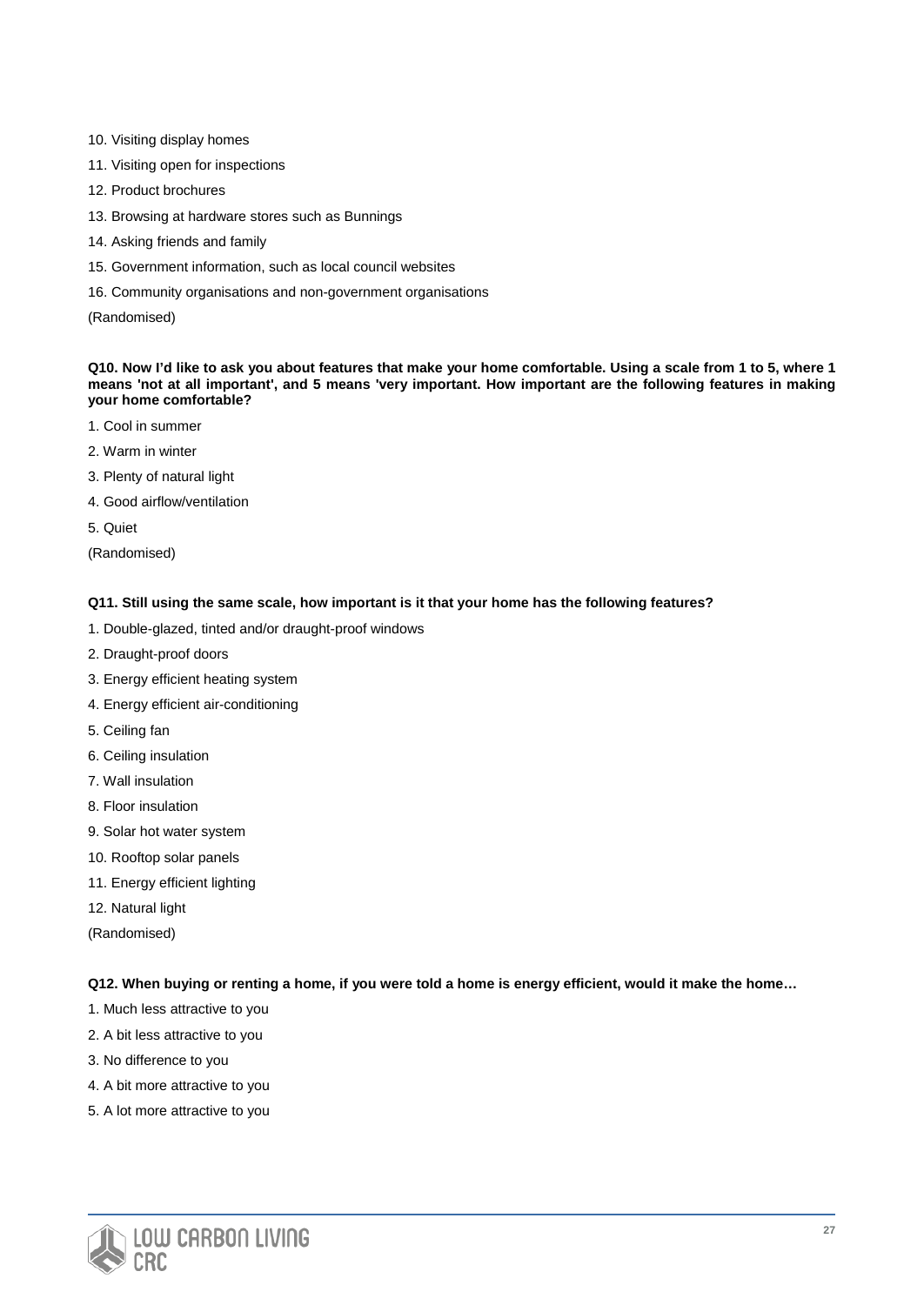**Q13. When buying or renting a home, if you were told a home has lower running costs compared to other similar homes, would it make the home…**

- 1. Much less attractive to you
- 2. A bit less attractive to you
- 3. No difference to you
- 4. A bit more attractive to you
- 5. A lot more attractive to you

**Q14. How often do you consider energy efficient star ratings when buying new appliances?**

- 1. Never
- 2. Rarely
- 3. Some of the time
- 4. Most of the time
- 5. Always

#### **Q15. Now I'd like you to tell me how much you agree or disagree with the following statements. Using a scale from one to five, where 1 means 'strongly disagree, and 5 means 'strongly agree'. How much do you agree with the statement…?**

- 1. It's too difficult to find a tradesperson that recommends energy efficient products
- 2. Improving the energy efficiency of my home is too much of a hassle
- 3. I don't know how to improve the energy efficiency of my home
- 4. In the past 2 years I have improved the energy efficiency of my home
- 5. Energy efficiency of my home is not a high priority for me
- 6. Improving the energy efficiency of my home means I have to sacrifice comfort
- 7. I think of myself as an environmentally friendly consumer
- 8. I think of myself as someone that is very concerned with environmental issues
- 9. I would like to be seen as having an environmentally friendly lifestyle
- 10. Most of my family and friends do make an effort to save energy
- 11. Most of my family and friends would encourage me to save energy
- 12. I try to save energy to please family and friends
- 13. Climate change is a problem for society
- 14. Energy saving helps reduce climate change
- 15. Environmental quality will improve if we use less energy

(Randomised)

#### **Q16. What is the highest level of education you have completed?**

- 1. Less than Year 12 Secondary School
- 2. Year 12 Secondary School
- 3. TAFE diploma or certificate
- 4. University degree or diploma
- 5. Postgraduate degree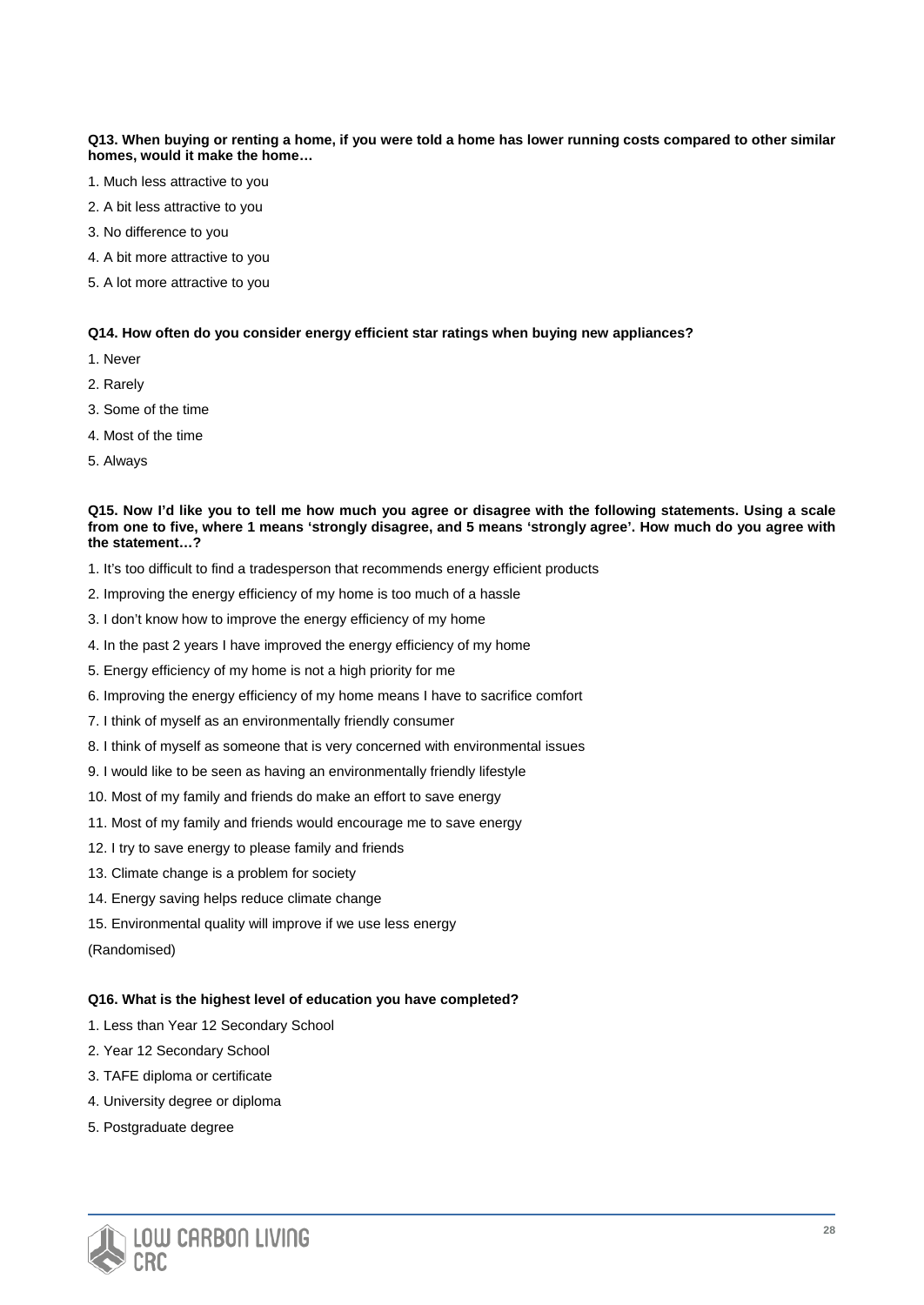### **Q17. Which of the following best describes your household composition?**

- 1. Single person household
- 2. Shared person household
- 3. Couple with no child/children
- 4. Couple with child/children
- 5. One parent with child/children
- 6. Other family (e.g. extended family household)

### **Q18. Which building type best describes the home in which you live?**

- 1. Detached house [not connected to another house]
- 2. Semi-detached house [terrace, row or townhouse]
- 3. Flat, unit or apartment
- 4. Other (specify)

### **Q19. May I have your postcode please?**

**Q20. In what year were you born?**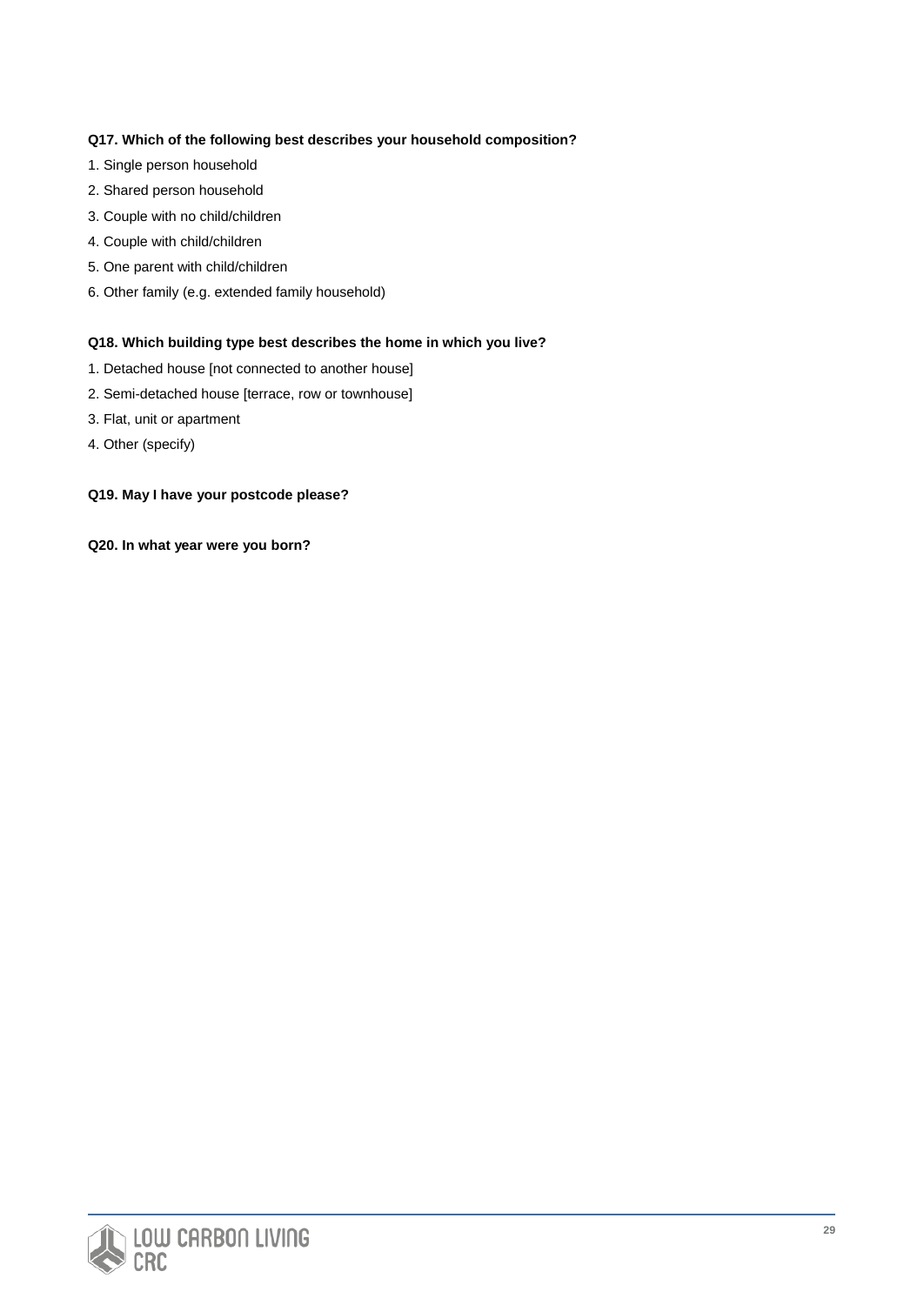### **Q22. Which state / territory do you live in?**

- 1. NSW
- 2. ACT
- 3. NT
- 4. QLD
- 5. SA
- 6. TAS
- 7. VIC
- 8. WA

## **Q23. What is your approximate household income before tax?**

- 1. Less than \$199 per week (\$10,399 per year)
- 2. \$200 \$299 per week (\$10,400 \$15,599 per year)
- 3. \$300 \$399 per week (\$15,600 \$20,799 per year)
- 4. \$400 \$599 per week (\$20,800 \$31,199 per year)
- 5. \$600 \$799 per week (\$31,200 \$41,599 per year)
- 6. \$800 \$999 per week (\$41,600 \$51,999 per year)
- 7. \$1,000 \$1,249 per week (\$52,000 \$64,999 per year)
- 8. \$1,250 \$1,499 per week (\$65,000 \$77,999 per year)
- 9. \$1,500 \$1,999 per week (\$78,000 \$103,999 per year)
- 10. \$2,000 or more per week (\$104,000 or more per year)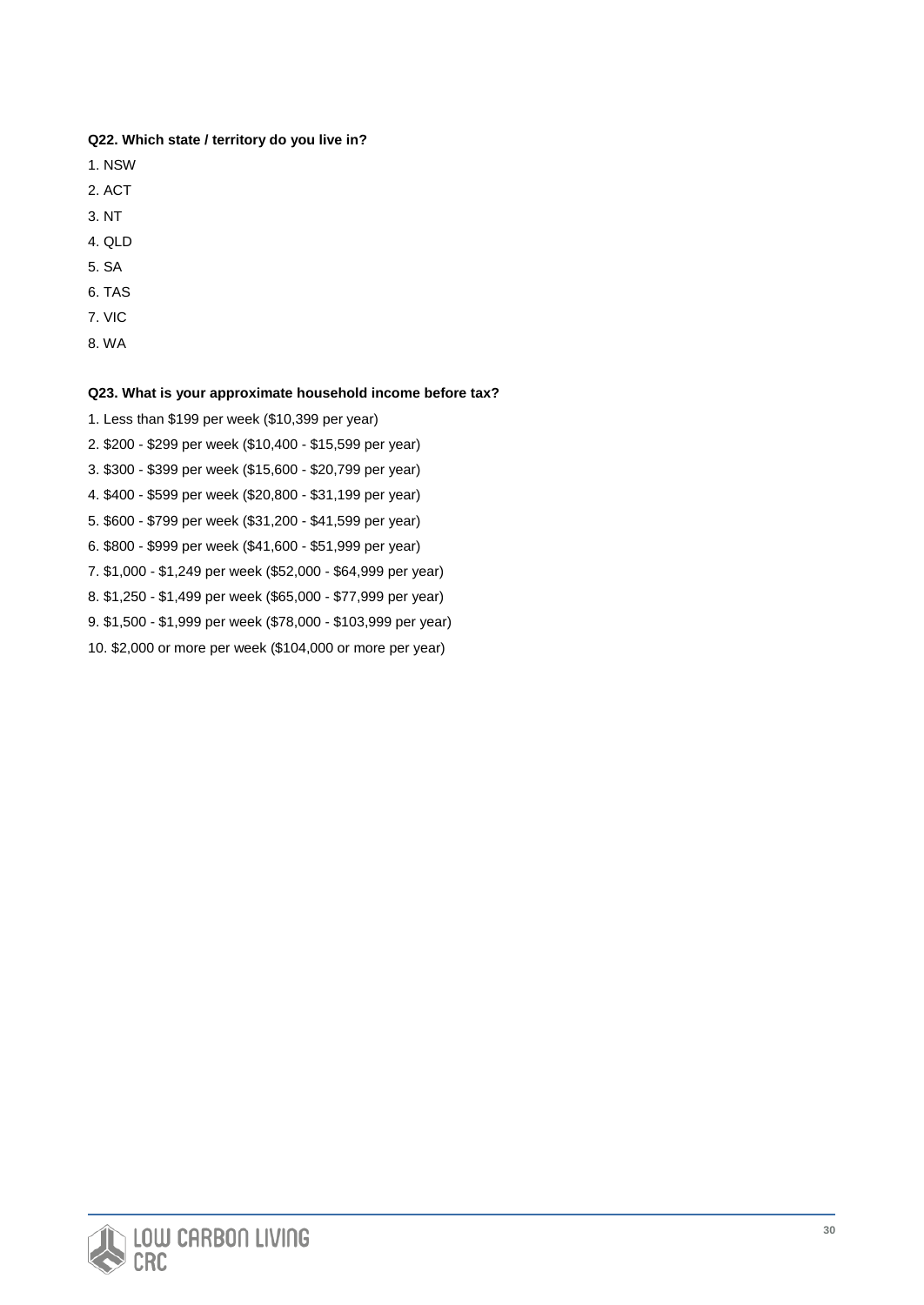# Appendix B: Additional data tables

# Sample demographics

Table 10 Respondents' age and gender

|             | <b>MALE</b>      | <b>TOTAL</b><br><b>FEMALE</b> |                  |                   |                  | 2011 CENSUS DATA (%) |             |               |              |
|-------------|------------------|-------------------------------|------------------|-------------------|------------------|----------------------|-------------|---------------|--------------|
|             | <b>FREQUENCY</b> | <b>PERCENTAGE</b>             | <b>FREQUENCY</b> | <b>PERCENTAGE</b> | <b>FREQUENCY</b> | <b>PERCENTAGE</b>    | <b>MALE</b> | <b>FEMALE</b> | <b>TOTAL</b> |
| 18 to 24 15 |                  | 1.7                           | 13               | 1.5               | 28               | 3.2                  | 6.2         | 6.0           | 12.2         |
| 25 to 29    | -28              | 3.2                           | 25               | 2.9               | 53               | 6.1                  | 4.6         | 4.6           | 9.2          |
| 30 to 34 28 |                  | 3.2                           | 35               | 4.0               | 63               | 7.3                  | 4.4         | 4.4           | 8.8          |
| 35 to 39 27 |                  | 3.1                           | 36               | 4.2               | 63               | 7.3                  | 4.5         | 4.7           | 9.2          |
| 40 to 44 26 |                  | 3.0                           | 39               | 4.5               | 65               | 7.5                  | 4.6         | 4.8           | 9.3          |
| 45 to 49 37 |                  | 4.3                           | 49               | 5.7               | 86               | 9.9                  | 4.5         | 4.6           | 9.1          |
| 50 to 54 30 |                  | 3.5                           | 41               | 4.7               | 71               | 8.2                  | 4.3         | 4.5           | 8.8          |
| 55 to 59 34 |                  | 3.9                           | 68               | 7.9               | 102              | 11.8                 | 3.9         | 4.0           | 7.9          |
| 60 to 64 43 |                  | 5.0                           | 56               | 6.5               | 99               | 11.4                 | 3.6         | 3.7           | 7.3          |
| 65 to 69    | -44              | 5.1                           | 49               | 5.7               | 93               | 10.7                 | 2.8         | 2.8           | 5.6          |
| 70 to 74 31 |                  | 3.6                           | 36               | 4.2               | 67               | 7.7                  | 2.1         | 2.2           | 4.3          |
| Over 75     | 25               | 2.9                           | 51               | 5.9               | 76               | 8.8                  | 3.5         | 4.9           | 8.4          |
| Total       | 368              | 42.5                          | 498              | 57.5              | 866              | 100.0                | 48.8        | 51.2          | 100.0        |

Table 11 Respondents' level of education

|                                    | <b>FREQUENCY</b> | PERCENTAGE |
|------------------------------------|------------------|------------|
| Less than Year 12 Secondary School | 142              | 16.4       |
| Year 12 Secondary School           | 124              | 14.3       |
| TAFE diploma or certificate        | 168              | 19.4       |
| University degree or diploma       | 278              | 32.1       |
| Postgraduate degree                | 152              | 17.6       |
| Not stated                         | $\overline{2}$   | 0.2        |
| Total                              | 866              | 100.0      |

Table 12 Respondents' household status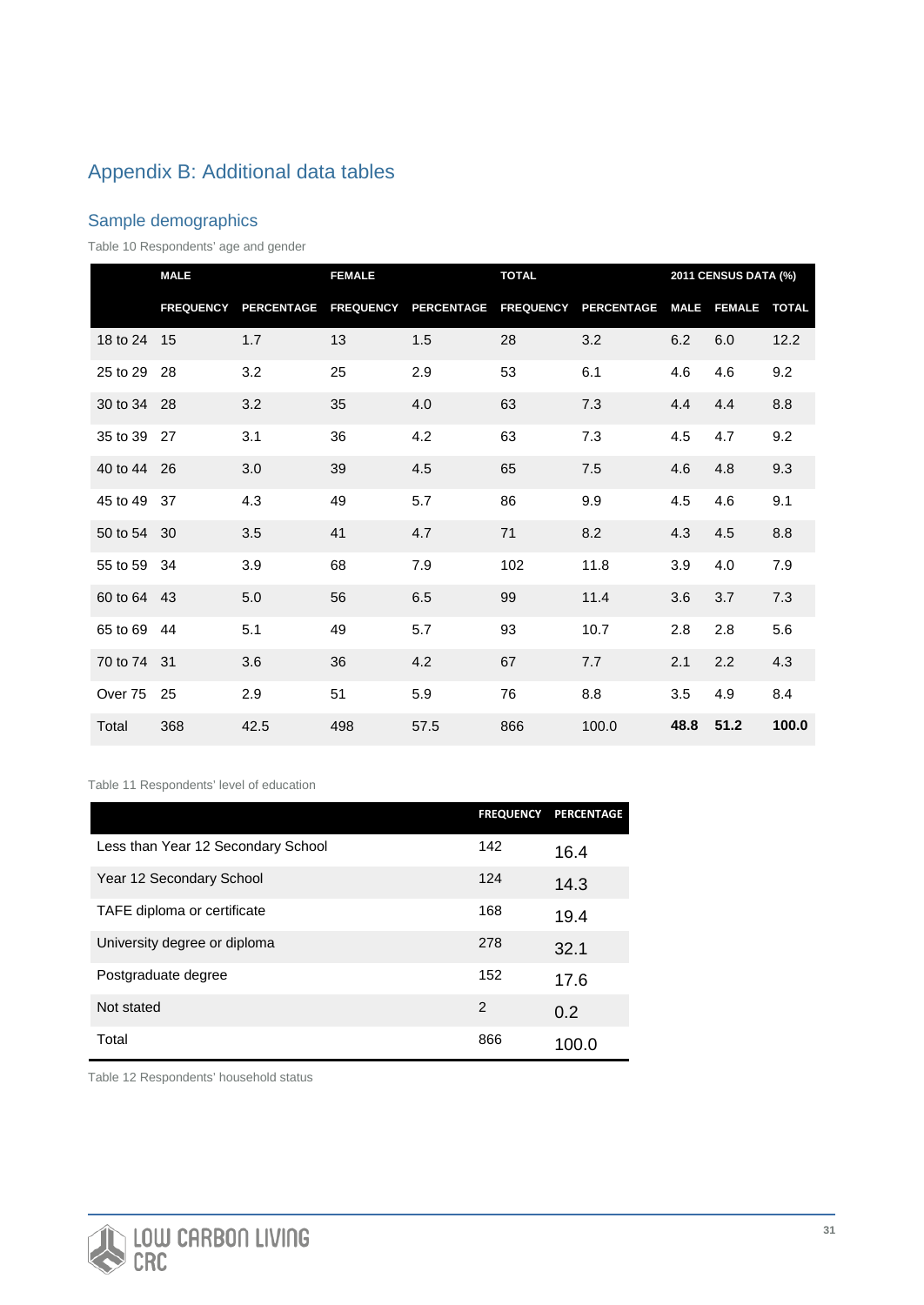|                                               | <b>FREQUENCY</b> | PERCENTAGE | <b>CENSUS %</b> |
|-----------------------------------------------|------------------|------------|-----------------|
| Single person household                       | 131              | 15.1       | 12              |
| Shared person household                       | 70               | 8.1        | 4.4             |
| Couple with no child/children                 | 278              | 32.1       | 25.1            |
| Couple with child/children                    | 287              | 33.1       | 36.1            |
| One parent with child/children                | 51               | 5.9        | 8.8             |
| Other family (e.g. extended family household) | 48               | 5.5        | 4.5             |
| Other                                         |                  | 0.0        | 4.6             |
| Not stated                                    | 1                | 0.1        | 4.5             |
| Total                                         | 866              | 100.0      | 100             |

Table 13 Participants' home type

|                                                 | <b>FREQUENCY</b> | PERCENTAGE | <b>CENSUS %</b> |
|-------------------------------------------------|------------------|------------|-----------------|
| Detached house (not connected to another house) | 702              | 81.1       | 74.3            |
| Semi-detached house (terrace, row or townhouse) | 57               | 6.6        | 8.4             |
| Flat, unit or apartment                         | 98               | 11.3       | 11.4            |
| Other (specify Q18a)                            | 8                | 0.9        | 1.2             |
| Not stated                                      | 1                | 0.1        | 4.7             |
| Total                                           | 866              | 100.0      | 100             |

Table 14 Participants' home ownership

| <b>HOME TYPE</b>                      | N                        | %                        | <b>ABS CENSUS %</b> |
|---------------------------------------|--------------------------|--------------------------|---------------------|
| A rented apartment or house           | 194                      | 22.4                     | 25.7                |
| An apartment or house with a mortgage | 291                      | 33.6                     | 34.4                |
| An apartment or house owned outright  | 381                      | 44                       | 29.4                |
| Other                                 | $\overline{\phantom{a}}$ | $\overline{\phantom{a}}$ | 0.7                 |
| Not stated                            |                          | $\overline{\phantom{a}}$ | 9.8                 |
| Total                                 | 866                      | 100                      | 100                 |

Table 15 Participants' income

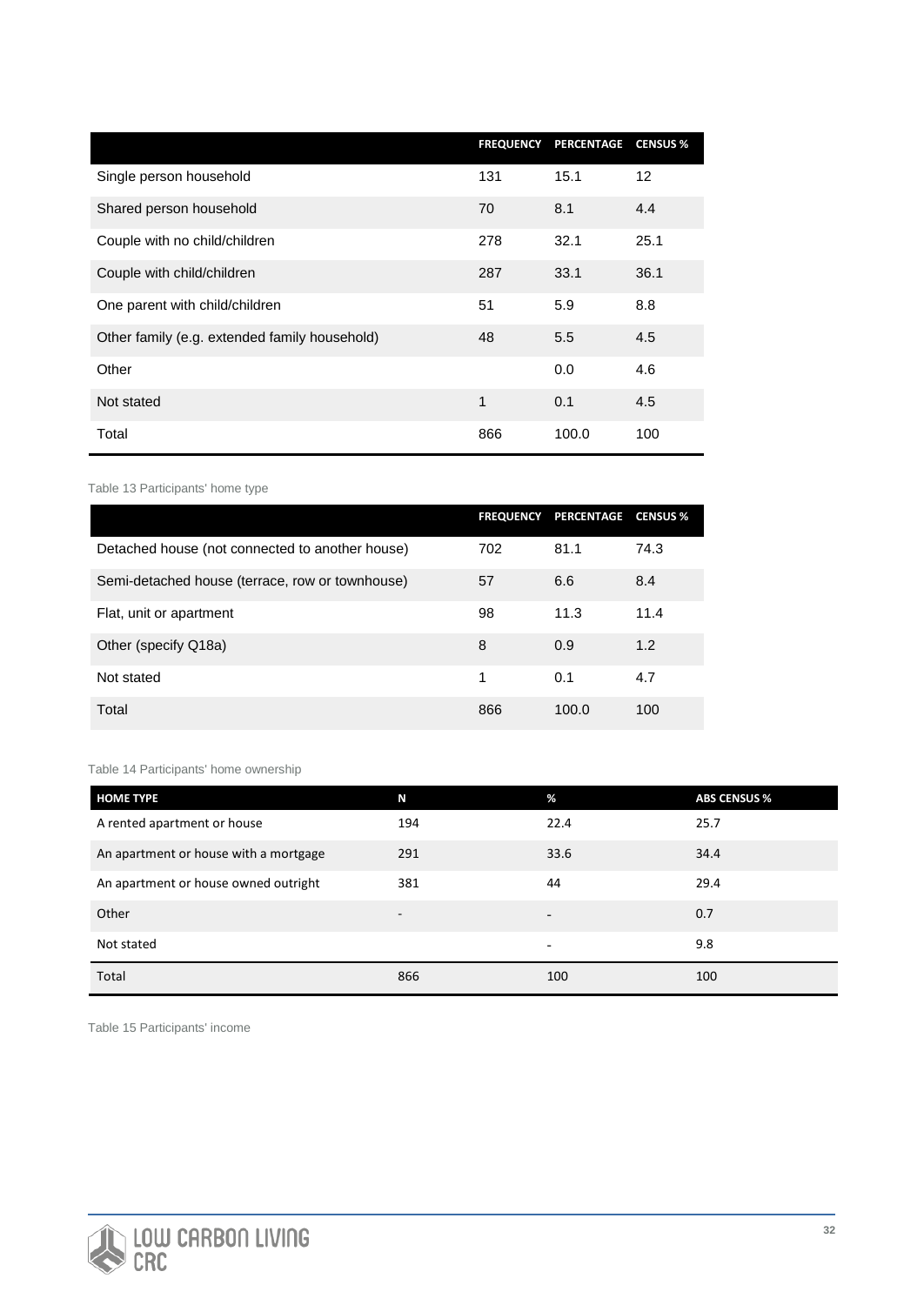|                                       | <b>FREQUENCY</b> | <b>PERCENTAGE</b> |
|---------------------------------------|------------------|-------------------|
| Up to \$399 (up to \$20,799)          | 43               | 4.97              |
| \$400-\$599 (\$20,800-\$31,199)       | 71               | 8.2               |
| \$600-\$799 (\$31,200-\$41,599)       | 41               | 4.73              |
| \$800-\$999 (\$41,600-\$51,999)       | 50               | 5.77              |
| \$1,000-\$1,249 (\$52,000-\$64,999)   | 55               | 6.35              |
| \$1,250-\$1,499 (\$65,000-\$77,999)   | 47               | 5.43              |
| \$1,500-\$1,999 (\$78,000-\$103,999)  | 121              | 13.97             |
| \$2,000-\$2,499 (\$104,000-\$129,999) | 76               | 8.78              |
| \$2,500-\$2,999 (\$130,000-\$155,999) | 81               | 9.35              |
| \$3,000-\$3,499 (\$156,000-\$181,999) | 44               | 5.08              |
| \$3,500-\$3,999 (\$182,000-\$207,999) | 31               | 3.58              |
| \$4,000-\$4,999 (\$208,000 or more)   | 57               | 6.58              |
| Not stated                            | 149              | 17.21             |
| Total                                 | 866              | 100               |

# Attitudes towards EE homes

<span id="page-33-0"></span>Table 16 Attractiveness towards homes with lower energy running costs by income groups

|                       |              | <b>UNDER \$1,000/WEEK</b> |             | BETWEEN \$1,000-\$2,500/WEEK OVER \$2,500/WEEK |              |       |              | <b>TOTAL</b> |  |
|-----------------------|--------------|---------------------------|-------------|------------------------------------------------|--------------|-------|--------------|--------------|--|
|                       | N            | %                         | N           | %                                              | N            | %     | $\mathbb N$  | %            |  |
| Much less attractive  | $\mathbf{0}$ | $\mathbf{0}$              | $\mathbf 0$ | $\mathbf{0}$                                   | $\mathbf{1}$ | 0.28  | $\mathbf{1}$ | 0.12         |  |
| A bit less attractive | 3            | 1.46                      | $\mathbf 0$ | $\mathbf 0$                                    | 3            | 0.83  | 6            | 0.7          |  |
| No difference to you  | 20           | 9.76                      | 22          | 7.43                                           | 37           | 10.28 | 79           | 9.18         |  |
| A bit more attractive | 48           | 23.41                     | 105         | 35.47                                          | 133          | 36.94 | 286          | 33.22        |  |
| A lot more attractive | 134          | 65.37                     | 169         | 57.09                                          | 186          | 51.67 | 489          | 56.79        |  |
| Total                 | 205          | 100                       | 296         | 100                                            | 360          | 100   | 861          | 100          |  |

Pearson chi-square= 19.02; df=8; p<0.05

<span id="page-33-1"></span>Table 17 Frequency of responses for willingness to pay for energy efficiency information

| <b>WILLINGNESS TO PAY</b> | N   | ℅     |
|---------------------------|-----|-------|
| Yes                       | 480 | 57.07 |
| No                        | 361 | 42.93 |
| Total                     | 841 | 100   |

<span id="page-33-2"></span>Table 18 Frequency of responses for amount participants are willing to pay for energy efficiency information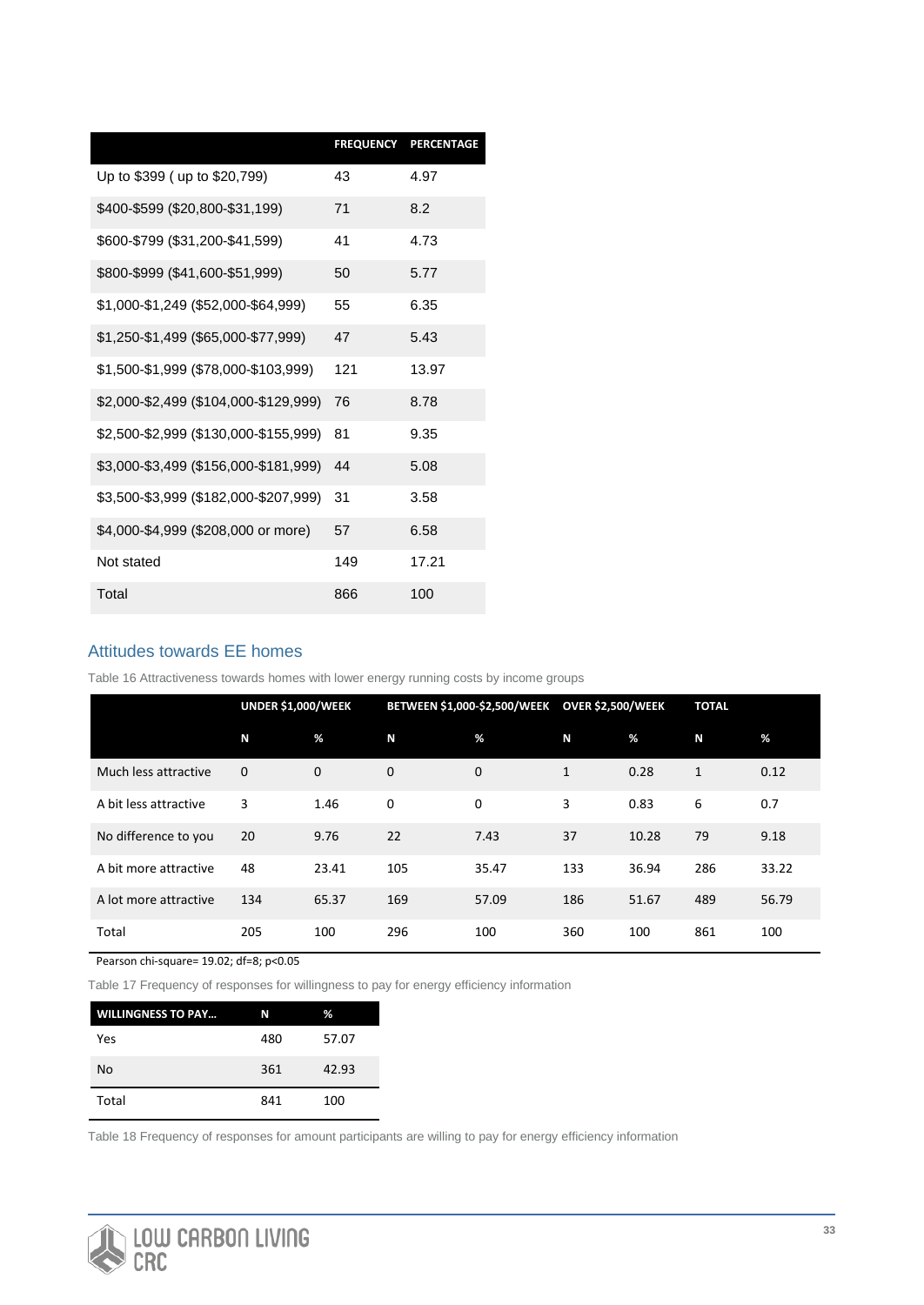| <b>AMOUNT</b>   | N   | %     |
|-----------------|-----|-------|
| Up to \$100     | 152 | 32.9  |
| Up to \$250     | 206 | 44.59 |
| Up to \$500     | 75  | 16.23 |
| More than \$500 | 29  | 6.28  |
| Total           | 462 | 100   |

<span id="page-34-0"></span>Table 19 Frequency of responses to attitudinal statements

| <b>STATEMENT</b>                                                                          | <b>STRONGLY</b><br><b>DISAGREE</b> | $\overline{2}$ | 3   | 4   | <b>STRONGLY</b><br><b>AGREE</b> | <b>TOTAL</b> |
|-------------------------------------------------------------------------------------------|------------------------------------|----------------|-----|-----|---------------------------------|--------------|
| It's too difficult to find a tradesperson that 45<br>recommends energy efficient products |                                    | 48             | 66  | 25  | 16                              | 200          |
| Improving the energy efficiency of my home is too 78<br>much of a hassle                  |                                    | 66             | 31  | 24  | 14                              | 213          |
| I don't know how to improve the energy efficiency 353<br>of my home                       |                                    | 251            | 135 | 83  | 37                              | 859          |
| In the past 2 years I have improved the energy 76<br>efficiency of my home                |                                    | 87             | 137 | 249 | 307                             | 856          |
| Energy efficiency of my home is not a high priority<br>for me                             | 357                                | 235            | 149 | 90  | 31                              | 862          |
| Improving the energy efficiency of my home means 308<br>I have to sacrifice comfort       |                                    | 233            | 158 | 107 | 56                              | 862          |
| I think of myself as an environmentally friendly 25<br>consumer                           |                                    | 39             | 192 | 315 | 291                             | 862          |
| I think of myself as someone that is very concerned 37<br>with environmental issues       |                                    | 48             | 216 | 264 | 298                             | 863          |
| I would like to be seen as having an environmentally 50<br>friendly lifestyle             |                                    | 58             | 177 | 264 | 313                             | 862          |
| Most of my family and friends do make an effort to 7<br>save energy                       |                                    | 23             | 58  | 70  | 53                              | 211          |
| Most of my family and friends would encourage me 24<br>to save energy                     |                                    | 31             | 52  | 56  | 50                              | 213          |
| I try to save energy to please family and friends                                         | 91                                 | 38             | 34  | 26  | 26                              | 215          |
| Climate change is a problem for society                                                   | 62                                 | 52             | 102 | 165 | 477                             | 858          |
| Energy saving helps reduce climate change                                                 | 59                                 | 52             | 142 | 220 | 373                             | 846          |
| Environmental quality will improve if we use less<br>energy                               | 35                                 | 53             | 107 | 241 | 416                             | 852          |

Agreement scale from 1 'strongly disagree' to 5 'strongly agree'

<span id="page-34-1"></span>Table 20 Frequency of responses for importance of features relating to home comfort

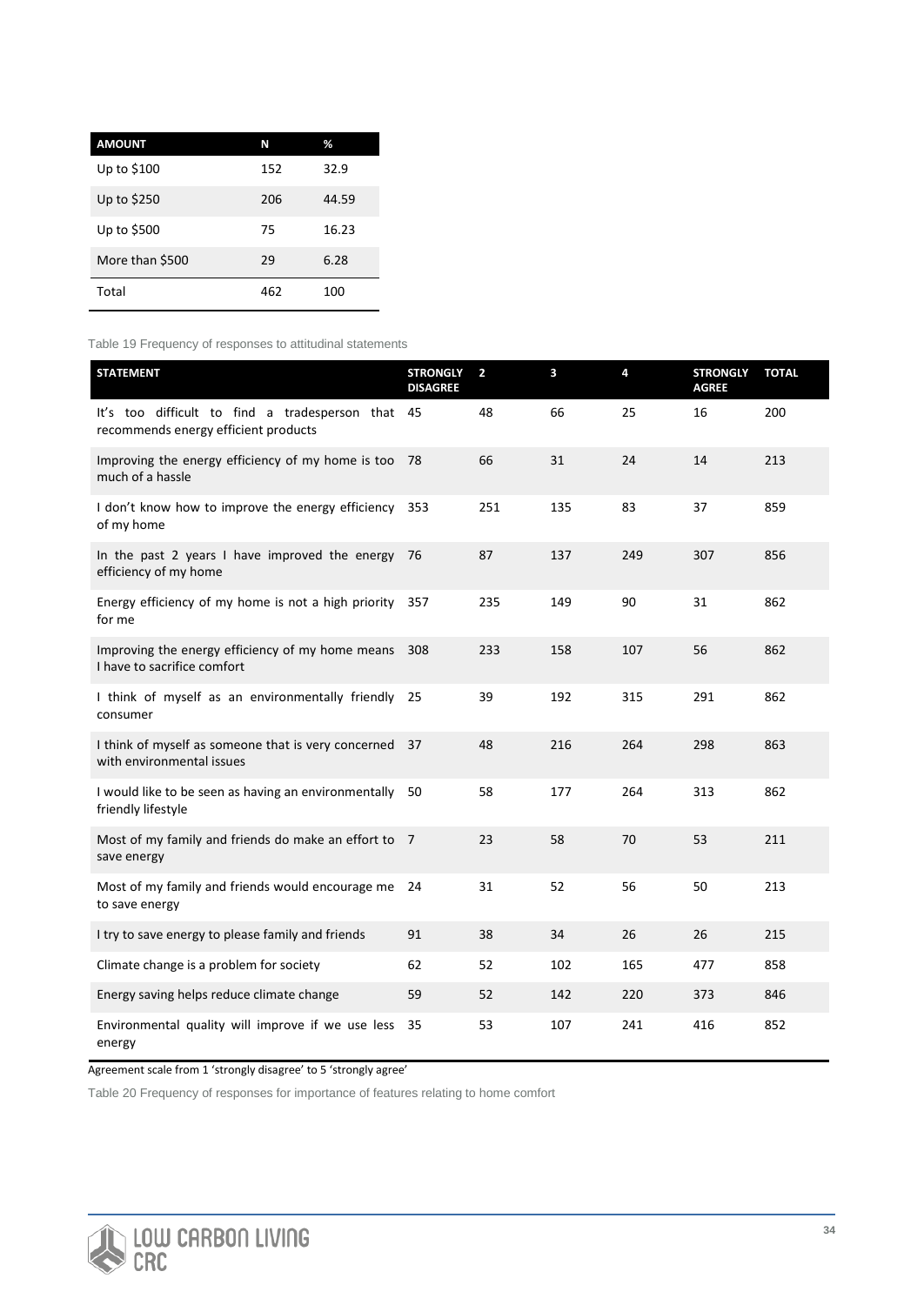| <b>FEATURE</b>           | <b>NOT</b><br><b>IMPORTANT</b> | $\mathbf{2}$ | з   | 4   | <b>VERY</b><br><b>IMPORTANT</b> | <b>TOTAL</b> |
|--------------------------|--------------------------------|--------------|-----|-----|---------------------------------|--------------|
| Cool in summer           | 5                              | 5            | 36  | 178 | 641                             | 865          |
| Good airflow/ventilation | $\mathbf{1}$                   | 5            | 34  | 232 | 593                             | 865          |
| Plenty of natural light  | 3                              | 12           | 52  | 253 | 545                             | 865          |
| Warm in winter           | 15                             | 18           | 64  | 209 | 560                             | 864          |
| Quiet                    | 9                              | 9            | 122 | 287 | 437                             | 864          |

Agreement scale from 1 'not at all important' to 5 'very important'

<span id="page-35-0"></span>Table 21 Frequency of responses of importance of energy efficiency features

| <b>FEATURE</b>                                         | <b>NOT</b><br><b>IMPORTANT</b> | $\overline{2}$ | 3   | 4   | <b>VERY</b><br><b>IMPORTANT</b> | <b>TOTAL</b> |
|--------------------------------------------------------|--------------------------------|----------------|-----|-----|---------------------------------|--------------|
| Double-glazed, tinted and/or draught-<br>proof windows | 75                             | 86             | 245 | 198 | 252                             | 856          |
| Draught-proof doors                                    | 44                             | 52             | 175 | 247 | 342                             | 860          |
| Energy efficient heating system                        | 35                             | 32             | 82  | 235 | 481                             | 865          |
| Energy efficient air-conditioning                      | 48                             | 34             | 85  | 209 | 484                             | 860          |
| Ceiling fan                                            | 103                            | 88             | 189 | 195 | 288                             | 863          |
| Ceiling insulation                                     | 12                             | 7              | 55  | 161 | 629                             | 864          |
| Wall insulation                                        | 27                             | 44             | 121 | 213 | 457                             | 862          |
| Floor insulation                                       | 125                            | 140            | 237 | 153 | 200                             | 855          |
| Solar hot water system                                 | 60                             | 59             | 207 | 205 | 329                             | 860          |
| Rooftop solar panels                                   | 64                             | 67             | 180 | 198 | 351                             | 860          |
| Energy efficient lighting                              | 15                             | 30             | 105 | 258 | 457                             | 865          |
| Natural light                                          | 3                              | $\overline{7}$ | 48  | 250 | 540                             | 848          |

Agreement scale: from 1 ('not at all important') to 5 ('very important').

<span id="page-35-1"></span>Table 22 Frequency of responses for consideration of appliance energy ratings

|                            | <b>HIGHER</b><br><b>ENERGYFIT HOMES</b> | <b>INTEREST</b><br>IN | <b>LOWER</b><br><b>ENERGYFIT HOMES</b> | <b>INTEREST</b><br>IN | <b>TOTAL</b>   |               |
|----------------------------|-----------------------------------------|-----------------------|----------------------------------------|-----------------------|----------------|---------------|
| <b>LEVEL OF ATTRACTION</b> | N                                       | %                     | N                                      | %                     | N <sub>1</sub> | $\frac{9}{6}$ |
| Never                      | 1                                       | 0.3                   | 13                                     | 2.4                   | 14             | 1.62          |
| Rarely                     | 1                                       | 0.3                   | 26                                     | 4.8                   | 27             | 3.12          |
| Some of the time           | 10                                      | 3.1                   | 101                                    | 18.5                  | 111            | 12.82         |
| Most of the time           | 77                                      | 24.2                  | 179                                    | 32.7                  | 256            | 29.56         |
| Always                     | 230                                     | 72.1                  | 228                                    | 41.6                  | 458            | 52.89         |
| Total                      | 319                                     | 100                   | 547                                    | 100                   | 864            | 100           |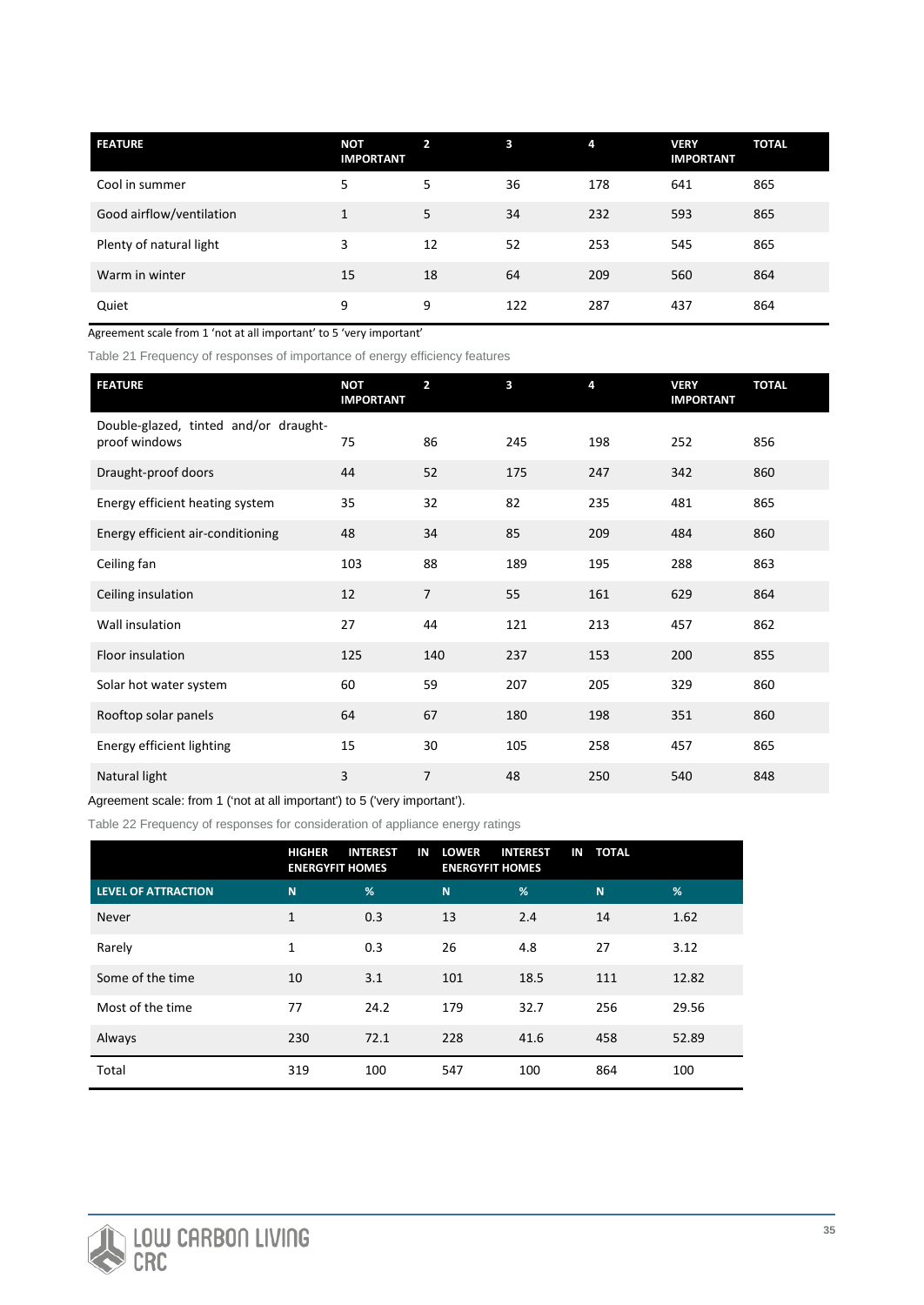<span id="page-36-0"></span>

|  |  | Table 23 Frequency of responses for importance of information on specific aspects of a home |  |
|--|--|---------------------------------------------------------------------------------------------|--|
|  |  |                                                                                             |  |
|  |  |                                                                                             |  |

| <b>ASPECT</b>                                     | NOT AT ALL 2<br><b>IMPORTANT</b> |    | 3   | 4   | <b>VERY</b><br><b>IMPORTANT</b> | <b>TOTAL</b> |
|---------------------------------------------------|----------------------------------|----|-----|-----|---------------------------------|--------------|
| Home indoor temperature                           | 11                               | 39 | 140 | 307 | 365                             | 862          |
| Home noise levels                                 | 9                                | 31 | 130 | 336 | 357                             | 863          |
| <b>Upfront costs</b>                              | $\overline{2}$                   | 11 | 67  | 209 | 572                             | 861          |
| <b>Running costs</b>                              | 4                                | 17 | 97  | 303 | 442                             | 863          |
| Energy efficiency                                 | 6                                | 13 | 98  | 287 | 460                             | 864          |
| Environmental impact                              | 20                               | 60 | 164 | 288 | 332                             | 864          |
| Property value                                    | 11                               | 21 | 116 | 284 | 429                             | 861          |
| Natural light                                     | 3                                | 15 | 81  | 280 | 483                             | 862          |
| Natural ventilation                               | 5                                | 17 | 97  | 317 | 425                             | 861          |
| Energy costs compared with similar<br>sized homes | 13                               | 42 | 135 | 297 | 372                             | 859          |

Agreement scale: from 1 ('not at all important') to 5 ('very important').

<span id="page-36-1"></span>Table 24 Frequency of responses for importance of energy efficiency information delivery at specific times when buying/renting or renovating a home

| <b>TIME OF DELIVERY</b>                                                    | <b>YES</b>  |      | <b>NO</b> |      | <b>TOTAL</b> |     |
|----------------------------------------------------------------------------|-------------|------|-----------|------|--------------|-----|
|                                                                            | $\mathbf N$ | %    | N         | %    | $\mathbf N$  | %   |
| Buying or renting a home                                                   |             |      |           |      |              |     |
| In the building inspection report                                          | 787         | 92.3 | 66        | 7.7  | 853          | 100 |
| At open inspections                                                        | 708         | 82.9 | 146       | 17.1 | 854          | 100 |
| In home sales/rental ads                                                   | 615         | 72.1 | 238       | 27.9 | 853          | 100 |
| At the mortgage/leaseapplication                                           | 481         | 57.4 | 357       | 42.6 | 838          | 100 |
| Renovating a home                                                          |             |      |           |      |              |     |
| As part of builder's/architect's renovation plans                          | 793         | 92.7 | 62        | 7.3  | 855          | 100 |
| When looking at appliances and product advertisements                      | 787         | 91.6 | 72        | 8.4  | 859          | 100 |
| Getting quotes from professionals for upgrading/installing home products   | 784         | 91.6 | 72        | 8.4  | 856          | 100 |
| When getting advice or development application approval from local council | 681         | 79.9 | 171       | 20.1 | 852          | 100 |

Table 25 Frequency of responses for use of information sources when thinking about buying, renting or renovating

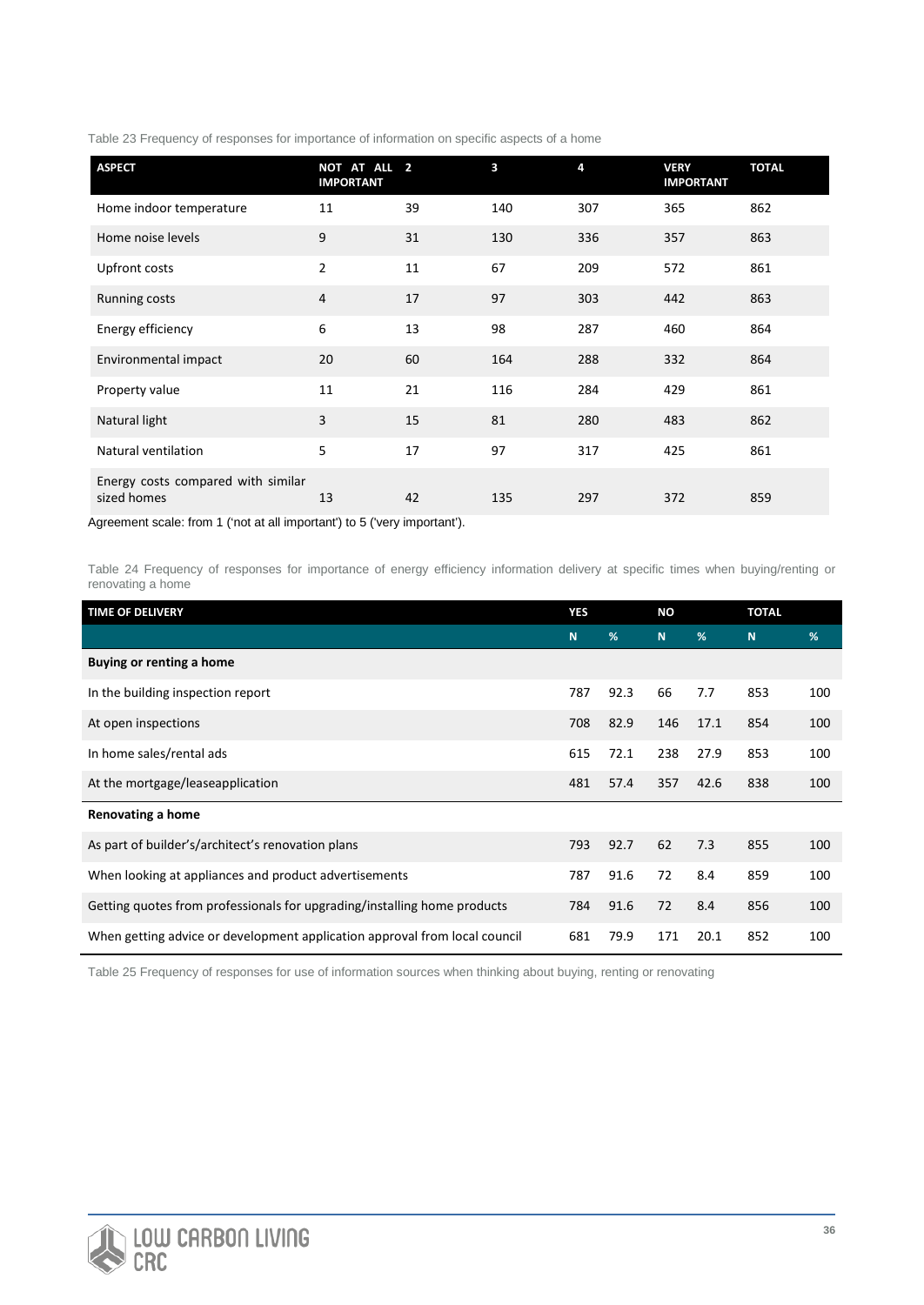| <b>INFORMATION SOURCE</b>                                       | <b>YES</b>  |      | <b>NO</b>   |      | <b>TOTAL</b> |     |
|-----------------------------------------------------------------|-------------|------|-------------|------|--------------|-----|
|                                                                 | $\mathbf N$ | %    | $\mathbf N$ | %    | $\mathsf{N}$ | %   |
| Asking friends and family                                       | 731         | 84.8 | 131         | 15.2 | 862          | 100 |
| <b>Product brochures</b>                                        | 675         | 78.3 | 187         | 21.7 | 862          | 100 |
| Browsing at hardware stores such as<br><b>Bunnings</b>          | 655         | 76   | 207         | 24   | 862          | 100 |
| Energy rating tools (e.g. websites,<br>apps, certificates)      | 628         | 73.4 | 228         | 26.6 | 856          | 100 |
| Product supplier websites                                       | 625         | 72.8 | 233         | 27.2 | 858          | 100 |
| Visiting open for inspections                                   | 603         | 70.2 | 256         | 29.8 | 859          | 100 |
| Appliance retailer websites                                     | 578         | 67.4 | 279         | 32.6 | 857          | 100 |
| Government information, such as local<br>council websites       | 545         | 63.7 | 310         | 36.3 | 855          | 100 |
| Visiting display homes                                          | 517         | 60   | 345         | 40   | 862          | 100 |
| CHOICE magazine or website                                      | 485         | 56.3 | 376         | 43.7 | 861          | 100 |
| Energy retailer websites                                        | 467         | 54.5 | 390         | 45.5 | 857          | 100 |
| Home expos                                                      | 459         | 53.6 | 397         | 46.4 | 856          | 100 |
| Home and lifestyle magazines                                    | 434         | 50.4 | 427         | 49.6 | 861          | 100 |
| Real estate websites                                            | 416         | 48.3 | 445         | 51.7 | 861          | 100 |
| Community organisations and<br>non-<br>government organisations | 416         | 48.9 | 435         | 51.1 | 851          | 100 |
| Online forums such as Whirlpool                                 | 363         | 42.5 | 491         | 57.5 | 854          | 100 |

<span id="page-37-0"></span>Table 26 Frequency of responses for trust in information sources

| <b>INFORMATION SOURCE</b>  | <b>DON'T TRUST</b> | $\overline{2}$ | 3   | 4   | <b>TRUST</b><br>A<br><b>GREAT DEAL</b> | <b>TOTAL</b> |
|----------------------------|--------------------|----------------|-----|-----|----------------------------------------|--------------|
| Architects                 | 20                 | 58             | 201 | 367 | 129                                    | 775          |
| <b>Builders</b>            | 37                 | 92             | 294 | 322 | 97                                     | 842          |
| Plumbers                   | 47                 | 102            | 284 | 308 | 115                                    | 856          |
| <b>Electricians</b>        | 25                 | 77             | 244 | 359 | 151                                    | 856          |
| <b>Building inspectors</b> | 48                 | 81             | 230 | 358 | 118                                    | 835          |
| Energy experts             | 93                 | 116            | 275 | 256 | 73                                     | 813          |
| Real estate agents         | 196                | 237            | 283 | 116 | 22                                     | 854          |
| Hardware store staff       | 68                 | 132            | 272 | 276 | 108                                    | 856          |
| Display home staff         | 132                | 202            | 299 | 125 | 29                                     | 787          |
| Product manufacturers      | 52                 | 135            | 365 | 253 | 39                                     | 844          |
| Home valuers               | 63                 | 143            | 323 | 246 | 55                                     | 830          |